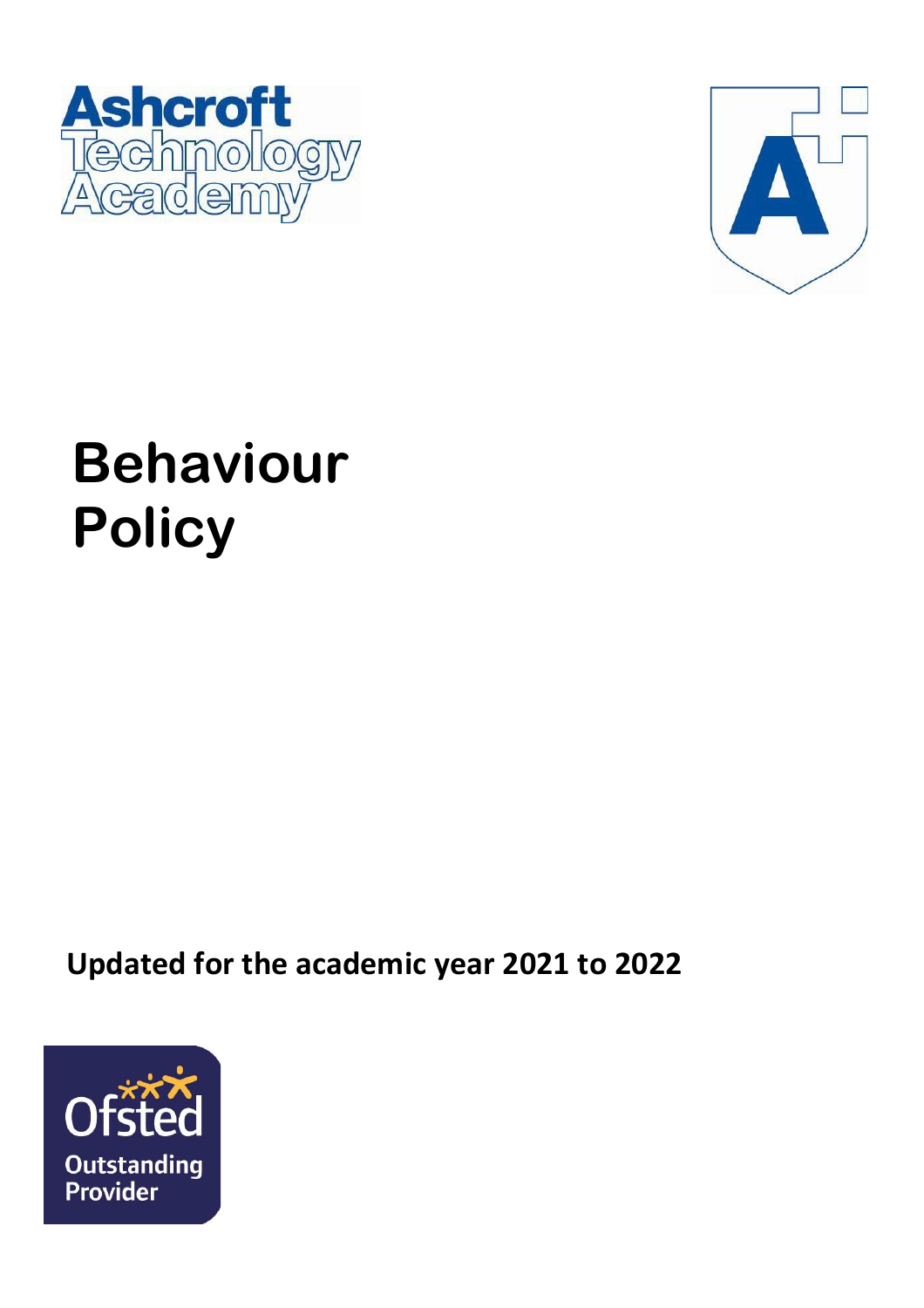## **Behaviour Policy Contents**

| Section                                                                      | Page      |
|------------------------------------------------------------------------------|-----------|
|                                                                              |           |
| Ethos, Standards, Code of Conduct and Home – Academy Agreements              | $3 - 4$   |
| <b>Academy Rules</b>                                                         | $5 - 6$   |
| Uniform, Appearance and Preparation for the Academy Day                      | 7         |
| Rewards                                                                      | 8         |
| Sanctions - General Practice                                                 | 9         |
| Sanctions – Levels of Response                                               | 10        |
| Off-Site Activities and Anti-bullying                                        | 11        |
| Mobile Telephones, Expensive Personal Possessions and other Prohibited Items | 12        |
| Pastoral Support Programme                                                   | $13 - 15$ |
|                                                                              |           |
| Appendix 1 – Uniform and appearance                                          | 19        |
| Appendix 2 – Home-Academy agreement (General)                                | 20        |
| Appendix 3 – Home-Academy agreement on the use of the Internet               | 21        |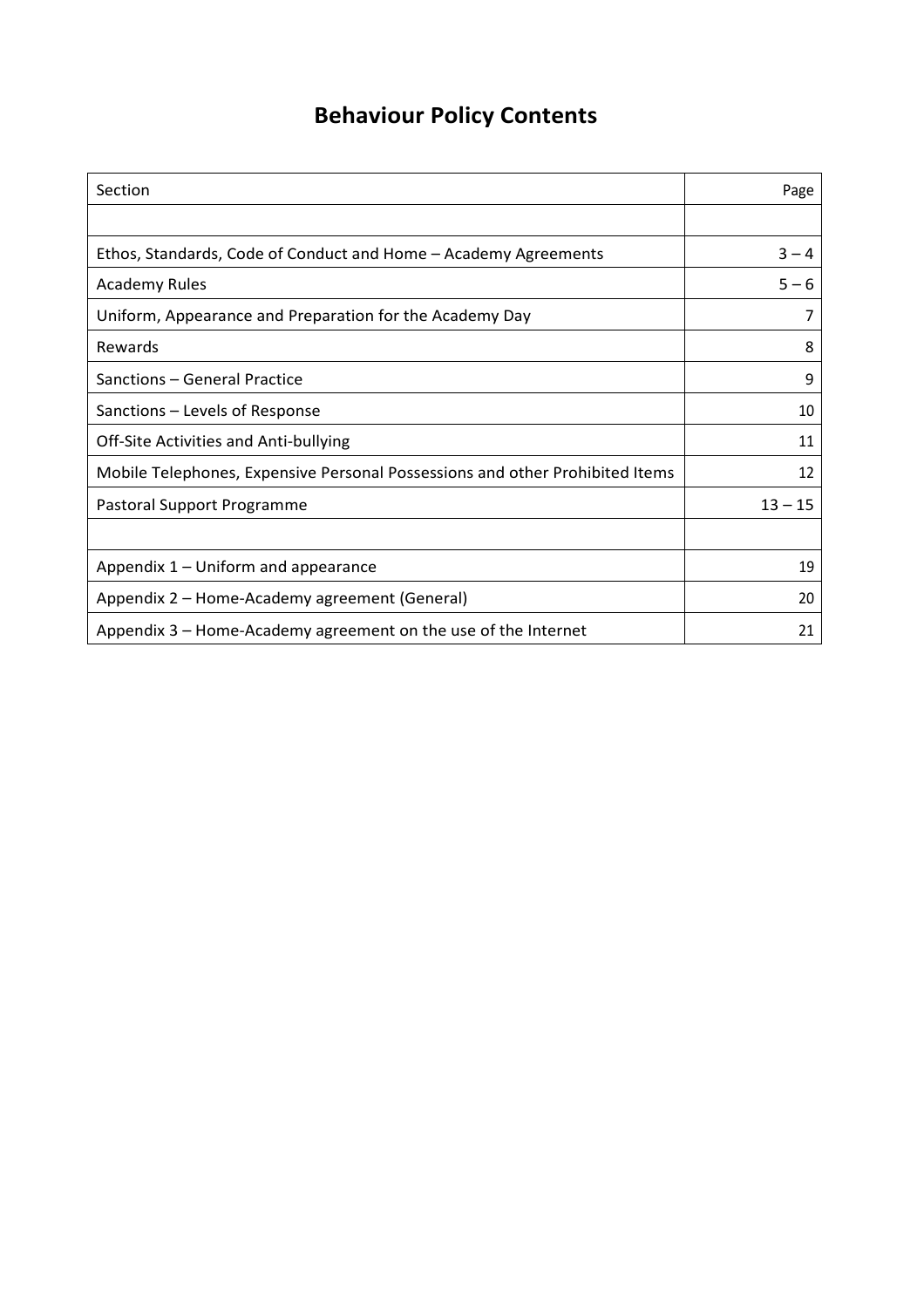### **Ethos**

At the heart of the relationship that exists between Ashcroft Technology Academy (the Academy) and its parents is the understanding that we have the long-term interests of all students in common.

In order to function at its best, and in the safest way possible, the Academy must be orderly and student behaviour must be exemplary. Learning to behave well is a fundamental part of the Academy's purpose, which Trustees, Executive Board, staff, parents and the public regard as particularly important. Our drive for excellent student behaviour enables our students, from all backgrounds, to achieve very well compared to students in other schools and academies, is the reason why it is rarely necessary to exclude and why the Academy is a very popular choice for parents who wish to secure a place for their son or daughter. We believe that a child's education at Ashcroft Technology Academy, in its widest sense, must prepare him or her to be a good contributing adult and to achieve success in his or her chosen career.

The rules of the Academy support its moral values; treating others as we ourselves wish to be treated; developing personal integrity and honesty. They mark the boundaries of acceptable behaviour, and the positive and constructive expectations of conduct which underpin it. The rules promote self-discipline and the avoidance of all behaviour which is hurtful or disrespectful to others or infringes their rights, including the legitimate authority of the staff. These requirements, and the sanctions included in this policy, form part of the scaffold of culture that promotes absolute inclusion.

Rules build on and encompass the commonly held values of stakeholders in the Academy. The rules in this Policy, both for the Academy, its classrooms, its corridors and its outside environment have been informed by discussions between students and staff. Wherever possible directives will be positive; we have an ethos of positive behaviour management but, as with any system seeking to modify elements of behaviour, sanctions will sometimes need to be applied.

Rules in the classroom will underpin a safe and rewarding learning atmosphere. They will support the majority of students who are purposeful and persuade the minority to control their negative drives. The result being that the member of staff leading the class will be able to teach and the students will be able to work and learn in an environment free from disruption.

Disorderly classrooms don't just have a significant impact on a student's ability to learn, they can also negatively affect a student's mental wellbeing. This is of particular concern as schools emerge from a second period of closure and national lockdown. The behaviour policy and its consistent application by members of staff ensure that every classroom in the Academy and each playground is a calm and well-controlled space where all students can enjoy learning – uninterrupted - can develop, can achieve and can play.

Outside the classroom, rules support the general good order and safety of the whole Academy community. They support the needs of students for recreation and social interaction, built on a foundation of good order and controlled movement in confined spaces.

The application of rules to the student body when outside the Academy continues to apply to travel to and from the Academy and participation in Academy visits and activities. This promotes a sense of respect for the Academy amongst students and encourages our students to acknowledge the need for harmonious relations with the public and to be positive ambassadors in the local community who promote the good reputation of the Academy.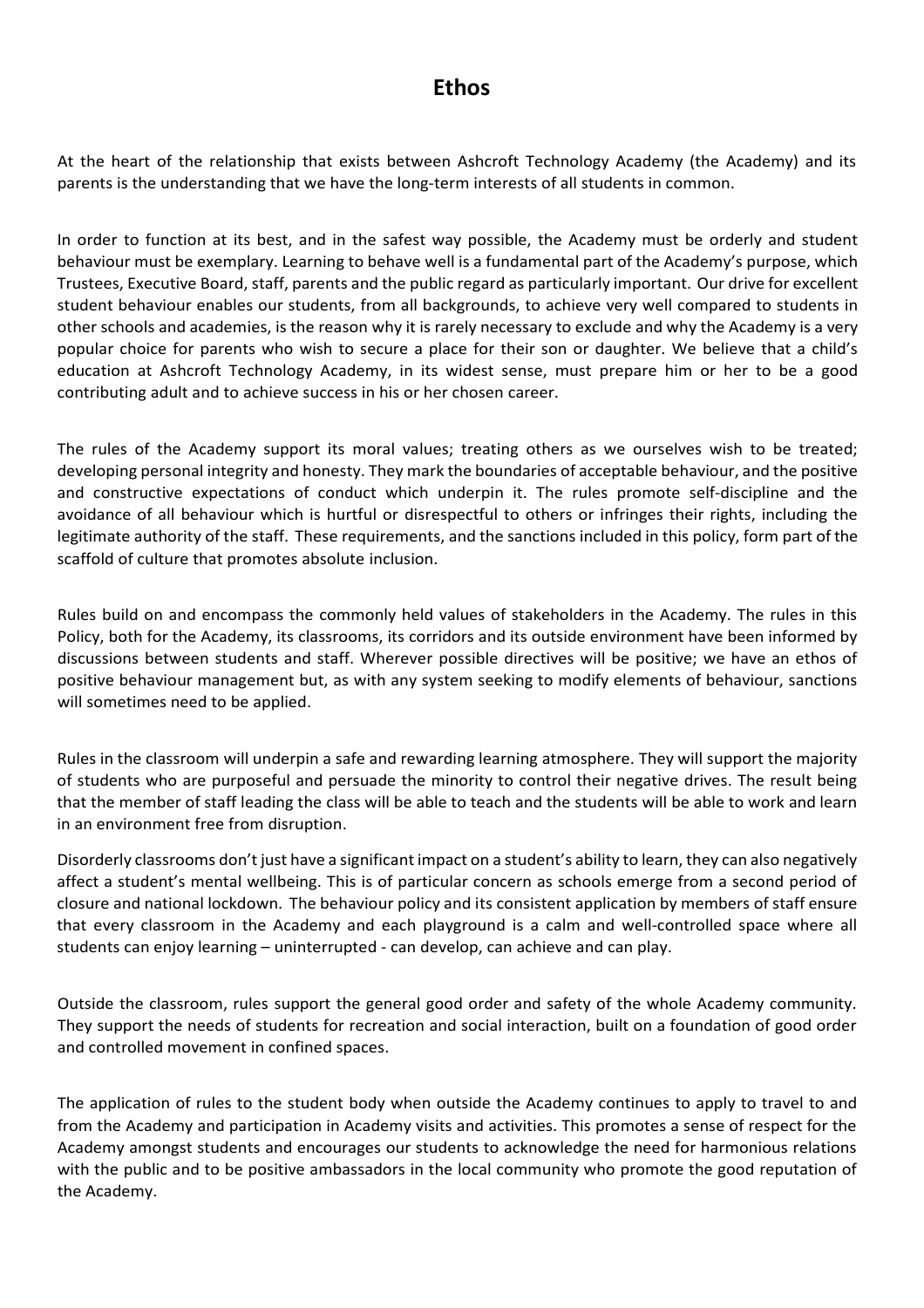In order for students to achieve their full potential, the Academy requires the full support of its parents, conscious that staff members and parents are the adults in this triangular relationship (Academy, parents and students). Where there are opposing views over a behaviour matter, it is important to remember that it is a teacher's responsibility to point out and deal with misbehaviour or poor conduct. This is an important element of every student's education: adhering to the Academy's rules and expectations.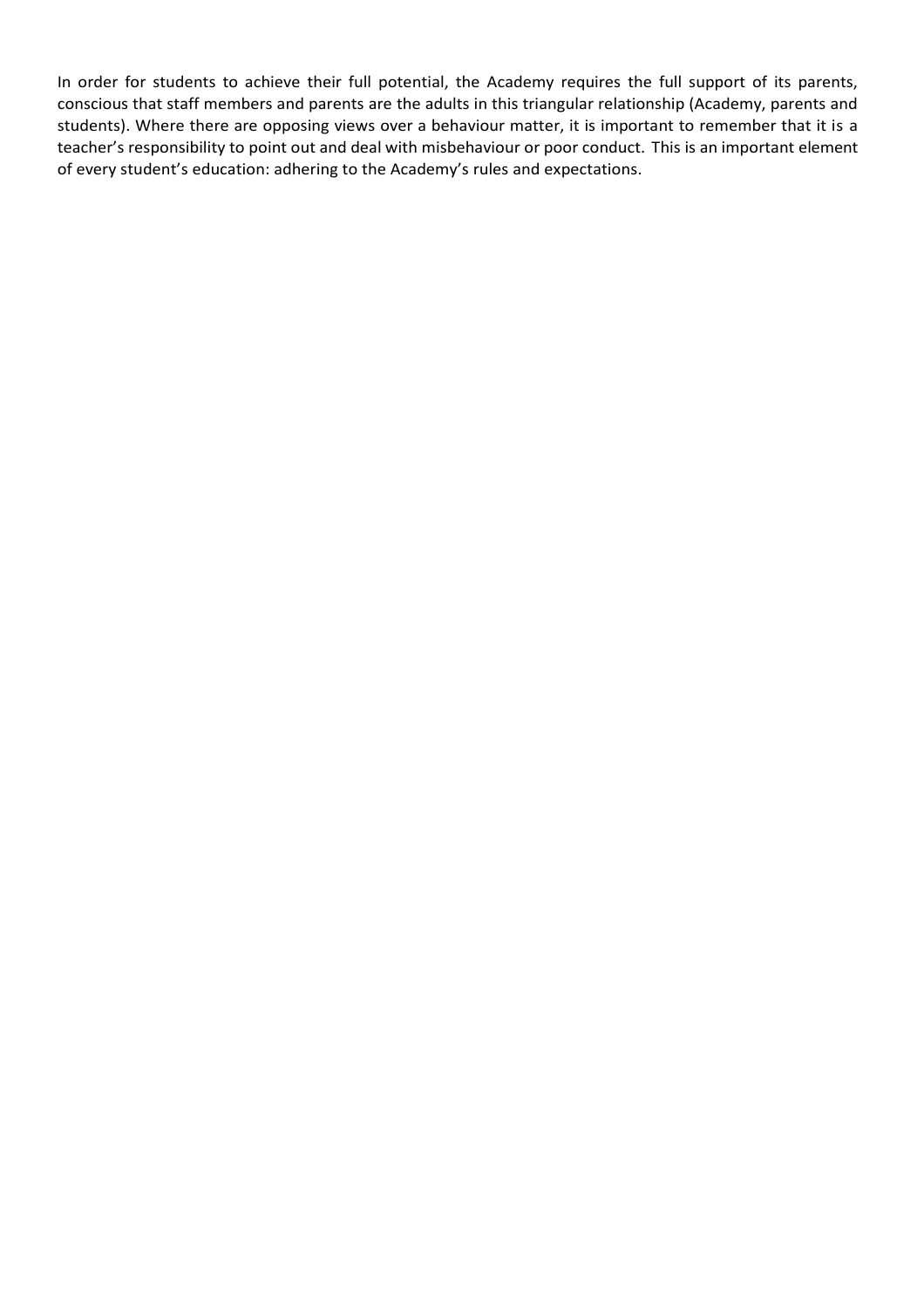## **Ashcroft Technology Academy Standards and Code of Conduct**

Throughout each day we maintain a high standard whilst we are representatives of the Academy.

#### **1. Manners**

We expect students to say 'please' and 'thank you' when asking for and receiving information or help.

#### **2. Uniform**

We expect uniform to be worn smartly and not undermined by hooded tops, sweatshirts or jewellery (in particular, any piercing). Outdoor coats are not to be worn in the building. Caps should not be worn on health and safety grounds but an approved sun hat may be worn to protect from radiation. Hoods are not to be worn unless it is raining. Blazers must be worn at all times when students are not in a classroom. They may be taken off, with asking permission, in class or during lunchtime. Students will be expected to maintain uniform standards at morning break. Students incorrectly dressed can be sent home to change.

#### **3. Morning Registration**

This very important part of the day sets the tone for the whole of the day. During these twenty-five minutes, students will either be in Assembly or will be in their form room undertaking a structured activity such as reading, continuing CPSE work or discussing a topical issue with their form teacher.

#### **4. Lessons**

We expect lessons to have a formal start and conclusion, with students going in to rooms silently and staff and students greeting each other with 'Good Morning' or 'Good Afternoon'.

#### **5. Lesson Changeovers**

We expect movement by students around a very crowded building to be undertaken purposefully but with caution and always with consideration for others. Students should use the one-way system (where employed) on staircases.

#### **6. Toilets**

Students wishing to use toilets during lesson time will need to collect an access key fob from the Learning Resource Centre or from the Welfare Officer. During breaks, students must leave bags at the designated area in Zone D and will be allowed to visit the toilets in small groups of 2 or 3 at the discretion of the duty staff member. Students are told to use these facilities before and after the Academy Day and during morning or lunchtime break and not during lessons. Missing time from lessons to use the toilet is actively discouraged. whilst recognizing the needs of those with added medical requirements.

#### **7. Breaks and Lunchtimes**

If students are not attending a club, they are normally expected to go outside for fresh air during these breaks. Year 7 students should be in West Hill playground with Years 8 and 9 in 'The Pen'. Years 10 and 11 will use 'the Cage' and the area adjacent to Zone E. Other than those in the Sixth Form, students are not permitted off the site at lunchtime. All supervisors are members of staff and should be treated with respect. Food should only be eaten in the restaurant. Litterbins should be used.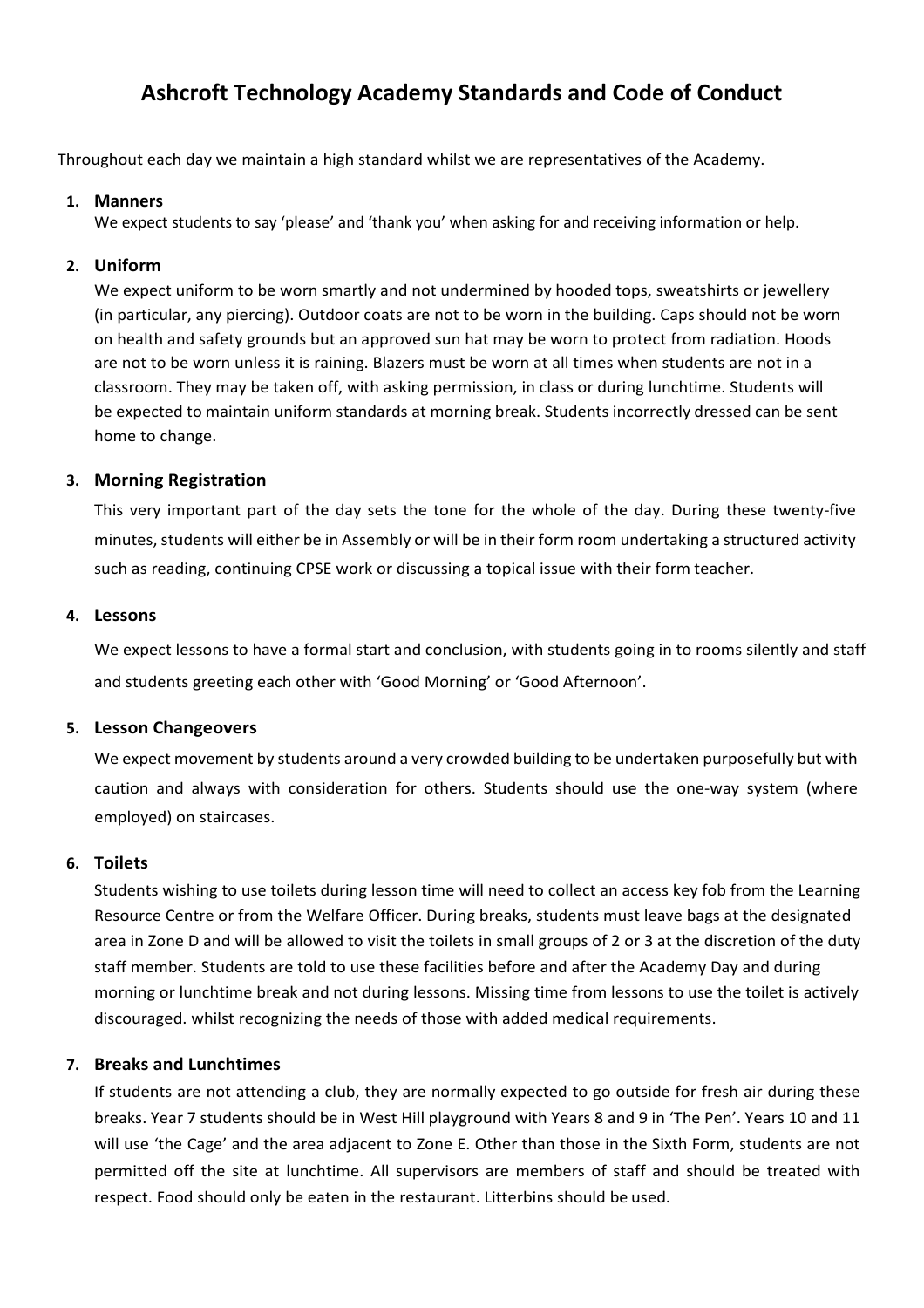#### **8. Overall Standard**

At all times, students are expected to behave well and to conform to Academy rules.

## **Code of Conduct**

At Ashcroft Technology Academy we believe that:

- everyone should be polite to each other
- we should respect others and their opinions
- we should show respect for Academy property and the belongings of others
- the school environment should be kept neat and tidy
- we all have a responsibility to foster a positive atmosphere throughout the Academy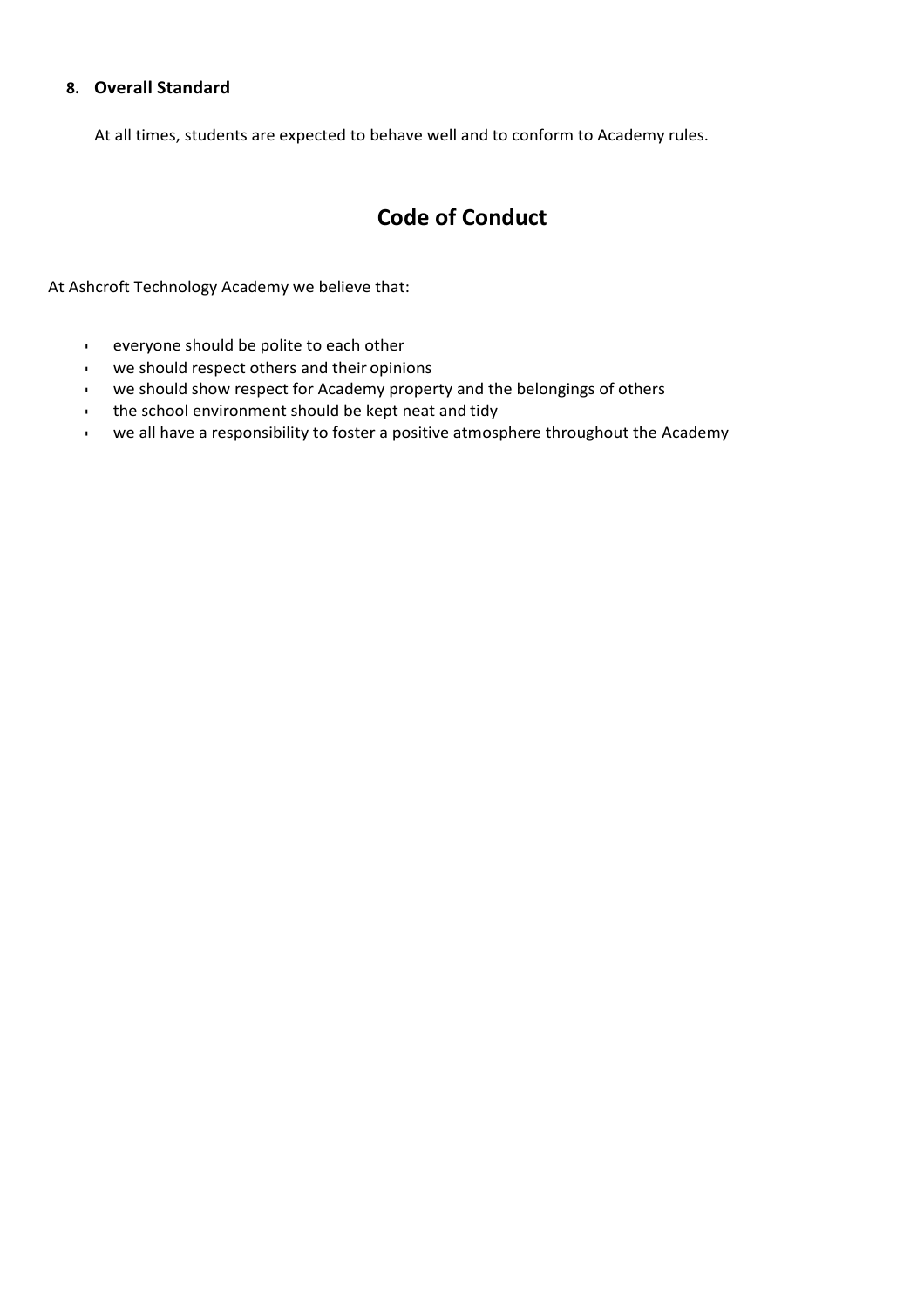## **Academy Rules**

**Rule Guidance Academy Uniform Uniform must be worn at all times**

**Students' positive attitude to learning**

All times includes to and from the Academy Rationale for uniform and details about what constitutes uniform can be found in appendix 2 Jewellery in any form is not to be worn **Make-up is not permitted**

Students are required to arrive punctually for all lessons

Students are required to take pride in the appearance of their work books

Students are required to work hard in lessons and complete all homework activities

General equipment is listed in the Student Diary Specialist equipment for some lessons may also be

#### **Equipment**

**Casual Attitude**

**Students must arrive at Academy with the necessary equipment and materials for lessons**

#### **Banned items**

**are not allowed in a student's possession while in uniform or whilst under the authority of the Academy and, if found or if reported, could result in an ICAS sanction**

**Both food and prohibited items may be confiscated.**

**Prohibited and dangerous items are not allowed in a student's possession while in uniform or whilst under the authority of the Academy and, if found or if reported, could result in permanent exclusion.**

required **Food Glass bottles, metal cans and chewing gum are not** Glass bottles, metal cans and chewing gum are not allowed. Packed lunch should be packed securely. Students are permitted to eat a morning snack in

designated areas of the playground during morning break. At lunchtime, all food must be consumed in the restaurant.

These are: -

- Mobile phones, smart watches andother communication devices
- **Bicycles**
- Cigarettes, ecigarettes or 'vapes', lighters and alcohol
- Inappropriate or illegal material suchas racist or pornographic matter
- Offensive weapons and dangerous items such as fireworks, knives, lasers and guns of any sort, and any object which could be used as a weapon (such as screwdrivers, hammers, "hard" tools, catapults etc.)
- Harmful items, drugs and substances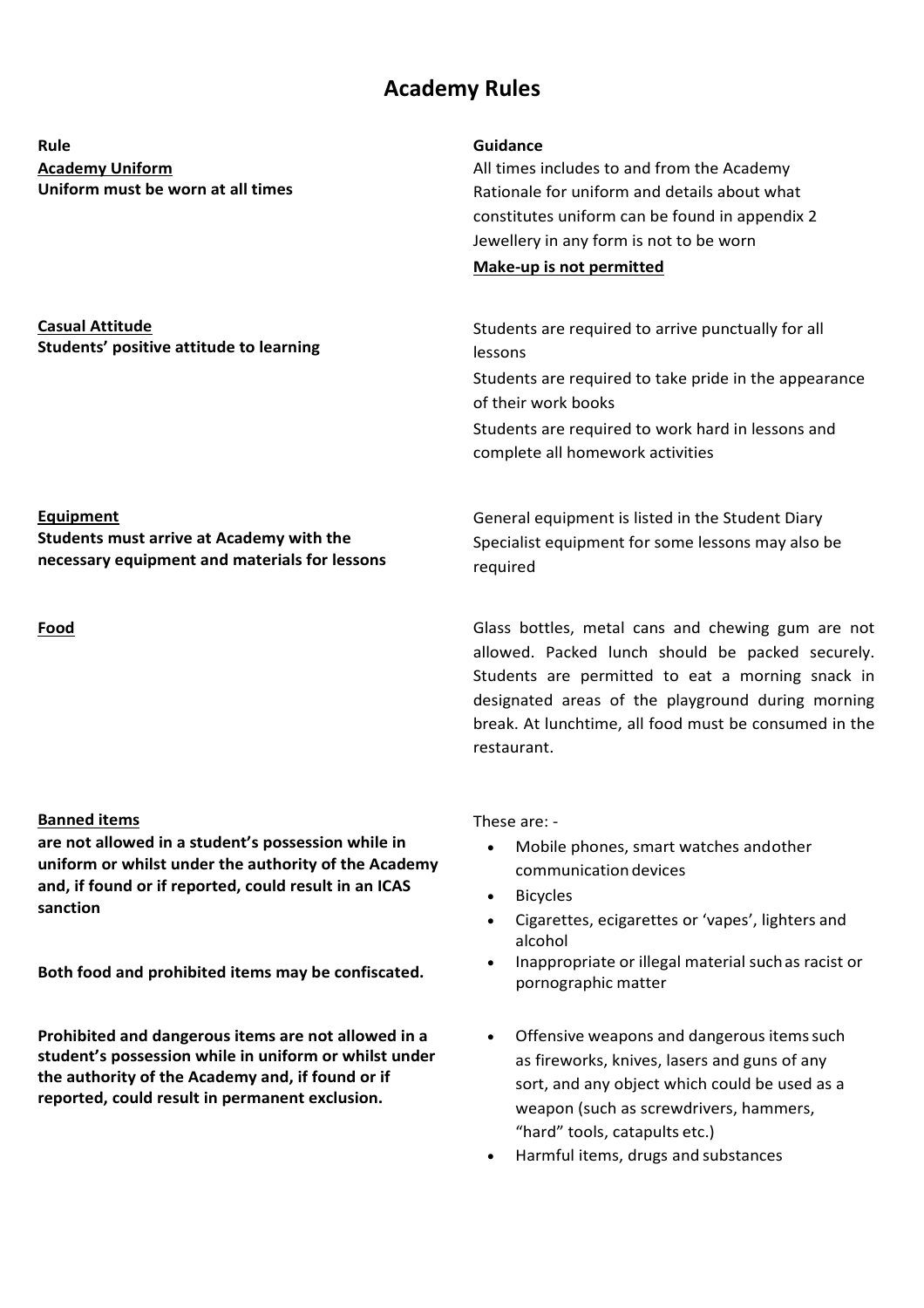#### **Representing the Academy**

**Students must behave in a way that reflects the values of the Academy – the Academy exercises its right to maintain authority over students on the way to and from school**

#### **Respecting others**

**Students must show respect to ALL members of the Academy community**

This will be done by observing:

- The Law
- The Highway Code Bus company rules
- Showing respect and courtesy to the public
- Respecting property

This will be done by:

- Treating all staff and students with good manners and courtesy
- Listening to and acting uponinstructions given by staff, supervisors, monitors
- Respecting others' property Respecting the Academy environment
- Not bullying or fighting
- Moving around the Academy in an orderlyway.
- Keeping to paths
- Keeping to appropriate playgrounds
- Keeping to the left, one-way signs andwalking
- Being punctual to lessons/registrationsas outlined in the Academy day
- Waiting quietly forlessons in a queue
- Observing the classroom code

**Failure to follow an Academy rule or guide will usually result in a sanction and may result in exclusion or permanent exclusion. Behaving in a reasonable way will keep you within the Academy rules.**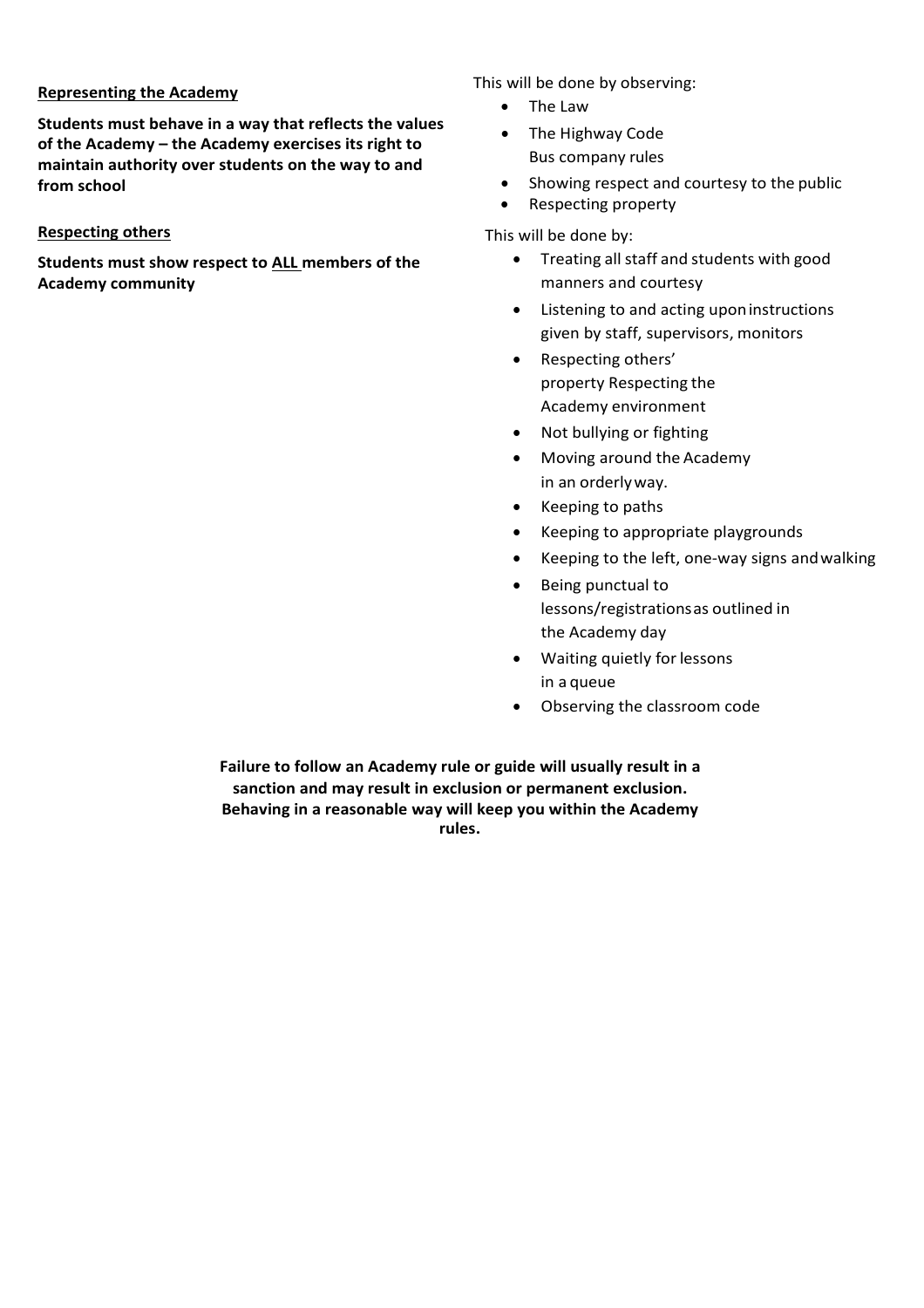## **There are some specific rules relating to classrooms and the site on this page.**

## *Classrooms and the Site*

- 1. No student to enter any classroom/laboratory/workshop without an accompanying member ofstaff
- 2. No running within the Academy buildings
- 3. Any student requiring use of electrical equipment must first obtain permission and a member of staff be present
- 4. If any item of equipment is found to be broken, particularly electrical equipment, it should be reported; students must not attempt to mend/fix them
- 5. Nothing whatsoever should be thrown
- 6. Students must not play with gas taps/water taps
- 7. Any accident or injury should be reported to the member of staff present and to the Medical Welfare

Officer so that a record can bemade

- 8. Corridors to be supervised by classroom teachers at lesson change-over times and students are expected to cooperate fully with direction given to them.
- 9. Gangways/exits should be free of obstructions barring easy progress bags for instance should not be abandoned in corridors
- 10. Harmful substances, for instance correction fluid, must not be brought in to Academy, and any

reserved for staff usage must be kept safe from students

- 11. Glass bottles, cans and gum must not be brought in to the Academy by students
- 12. Correct protective clothing should be worn when using chemicals
- 13. No swinging/rocking on any chair/stool or desk
- 14. No equipment to be removed from rooms without permission and students should only carry 'light loads'
- 15. Students must not interfere with the work or equipment of other students
- 16. Students must walk around and inside the buildings in a safe and considerate manner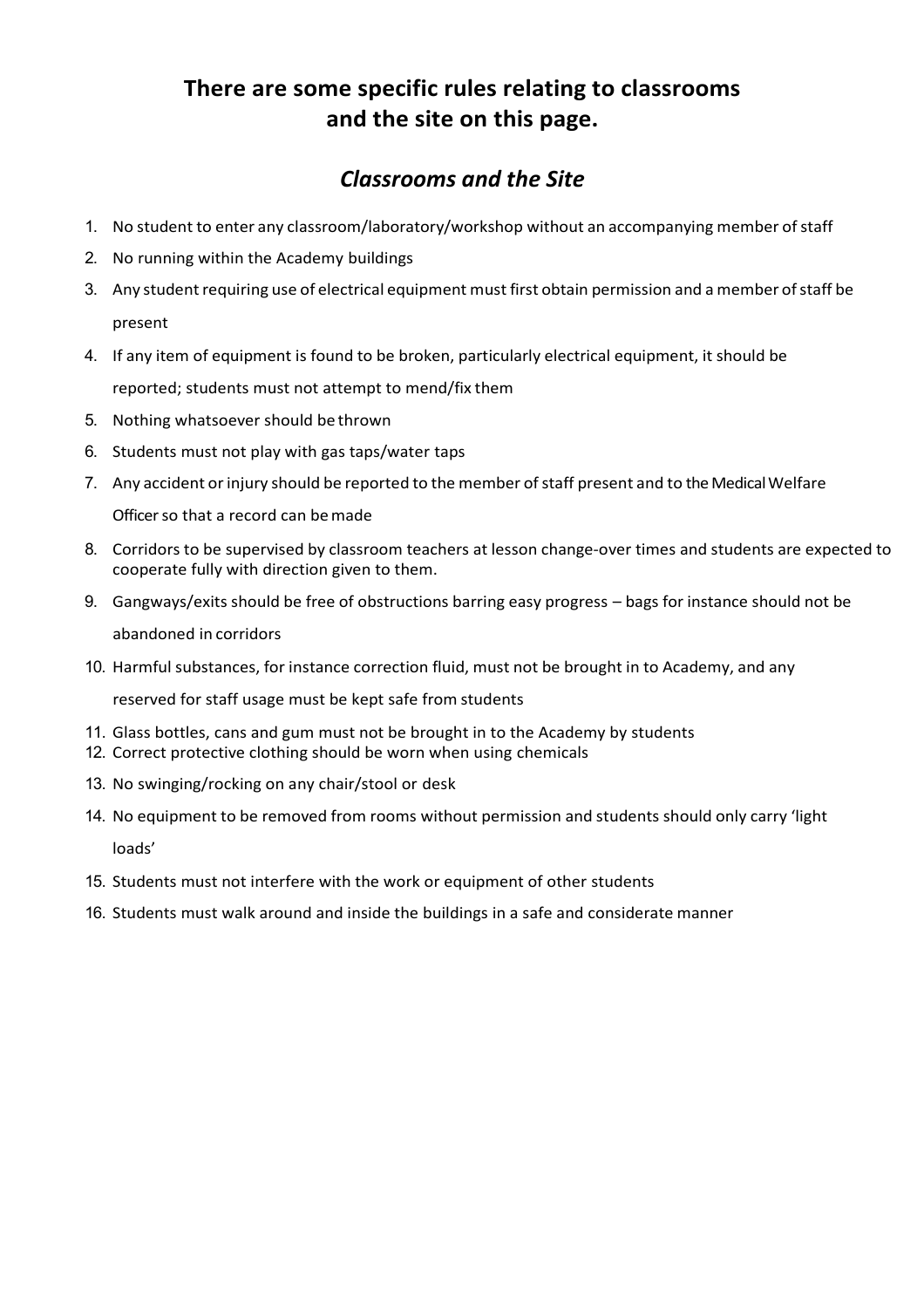## **Attendance and Punctuality general guidance, though see separate policy for detailed explanations.**

#### **Attendance**

Attendance at the Academy is fundamental to a quality education. Students should expect to be at the Academy 100% of the time. A register will be taken at the start of each session. Details about marking the Attendance Register are in the appendix to this document. When there are problems with public transport, students should walk to the Academy. In such circumstances, we expect our students to walk if the journey is three miles or less.

**Authorised Absence** is absence permitted by the Principal. Parents and other parties *cannot* authorise absence.

**Doctors etc.** Visits to Doctors, opticians etc. should be organised outside of school hours wherever possible.

**Illness –** Parents should telephone the Academy on the first day of absence if a student is absolutely unfit for school through illness (a common cold, aches and pains and mild headaches do not fall in to this category) and should provide a written note upon their child's return to school. Keeping a child away from the Academy is a serious decision, as catching up with their work is often difficult upon return. Heads of Year (HoY) and Learning Mentors (LMs) will not usually allow students to go home during the day as this is inconvenient to parents and it impacts negatively upon student learning; however, students who are clearly unfit to carry on until the end of the day will be allowed home. Students who are absent will have to catch-up time missed at a rate of five catchup hours per day missed.

#### **Family holidays and religious observance**

Family holidays **must not** be organised to take place during Academy time. In September 2013, the Government revised the national statutory guidance so that only absence for 'exceptional' circumstances can be granted to students. 'Exceptional' reasons are those such as the very serious illness or death of a close family member. Students will be required to bring in evidence of the need to miss learning time. Any holidays taken without 'authorised absence' status will remain on a student's record as truancy from school and the school will issue a penalty notice (£60 if paid in 28 days or £120 later). Where any time out of the Academy is taken, students will be expected to catch up the time hour for hour of learning time missed in the Academy building once they return.

Students may be permitted take one day per year for formal religious observance. Students taking religious observance must also catch up the time hour for hour of learning time missed in the Academy building once they return.

#### **Punctuality**

Punctual attendance at Academy and at lessons is an essential foundation for successful education. It is a necessary pre-requisite for teaching and it helps develop good habits in students. Students are expected to be ready to enter their form rooms by 8:30am each morning; this means that they should be on the Academy site before 08:30, and preferably around 08:00 each day. On Assembly mornings, students should be seated in the auditorium by 8:35am.

Punctuality promotes the general discipline of the Academy and is important at the start of each Academy session; it is also important at lesson changeovers and for Assemblies. It is anticipated that the greater part of good punctuality will be generated by a response of students and parents to the ethos of the Academy and the example of teaching staff.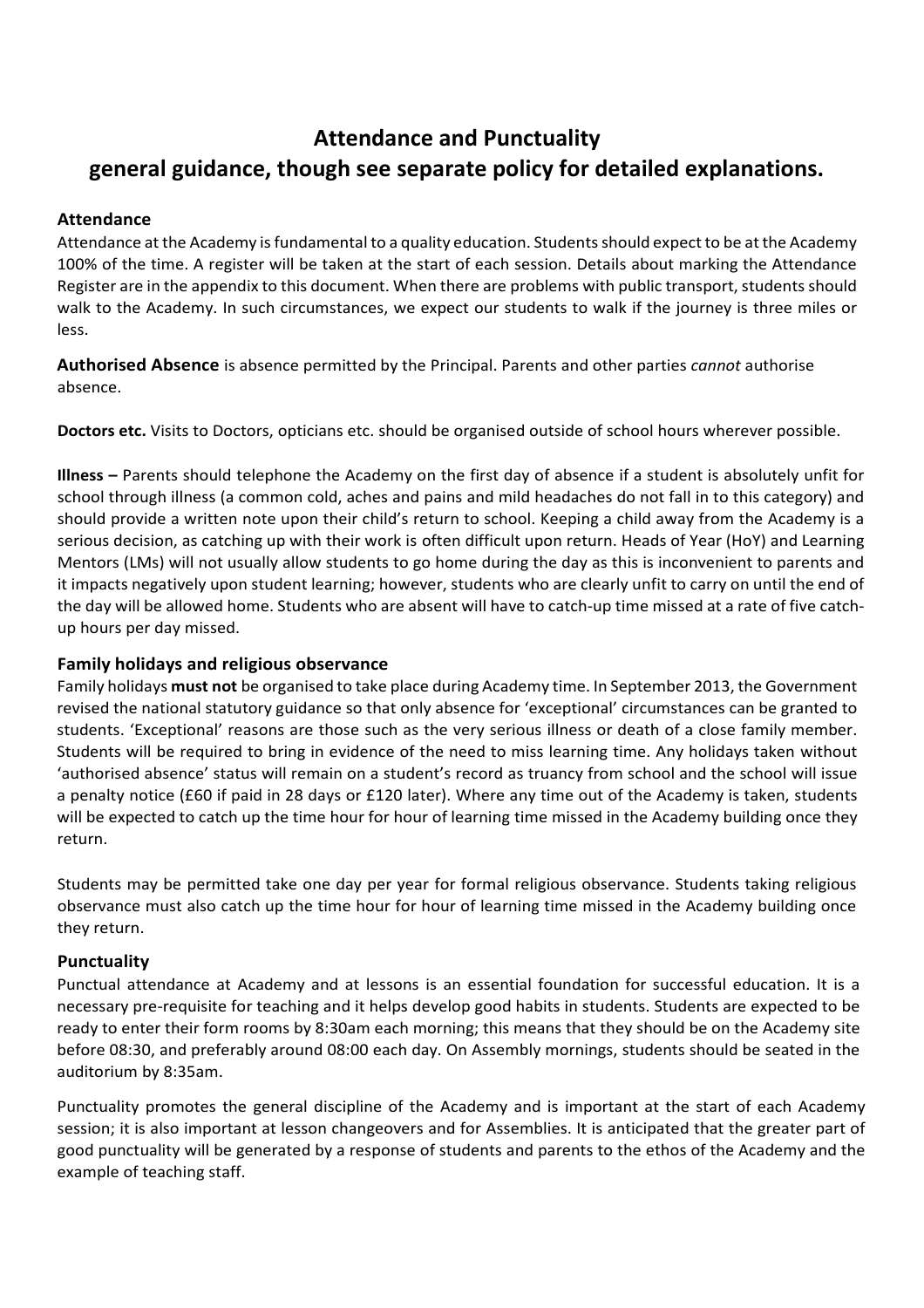Poor punctuality will be met with a mixture of; sanctions, parental contact and counselling. It is the policy of the school to create historical data measuring poor punctuality as part of a process aimed at minimising or ideally eradicating the problem.

#### **Procedures**

#### **a - Late arrival at Academy**

Students will have their details recorded including the reason for lateness. If the lateness is because of their own lack of preparation, they will be given a detention. The daily information will be used to draw up profiles of habitual 'lates'. LMs and HoYs will use these for parental consultation. 'Persistent Lates', students arriving after 08:55 and students arriving late on an assembly morning will be given a one-hour detention; all others will receive a lunchtime detention.

#### **b - Late arrival at lessons**

Teachers register students attending their lessons and sanction anyone arriving late. If a student is frequently late, the matter will be referred to the relevant Curriculum Manager (CM) and HoY. When a student is missing from a lesson for no apparent reason the main office should be informed so that the absence can be further investigated.

#### **c - Reintegration**

Teachers will make arrangements, so that students can catch up quickly and make progress with current work.

#### **d- Referral**

The Educational Welfare and Attendance Officer (EWO) will monitor attendance on a daily basis and will send attendance data to form tutors to share with their form classes on a weekly basis. If a pattern of irregular attendance orlateness worsens, the EWO orthe student's HoY/ Leadership Group (LG) member will ask to meet withparents.

If a student does not arrive forschool in the morning, parents are automatically informed through a pre-recorded telephone message known as 'truancy call via text message'. Both 'Parenting Contracts' and 'Formal Fines' will be used where appropriate in order to secure good attendance from students.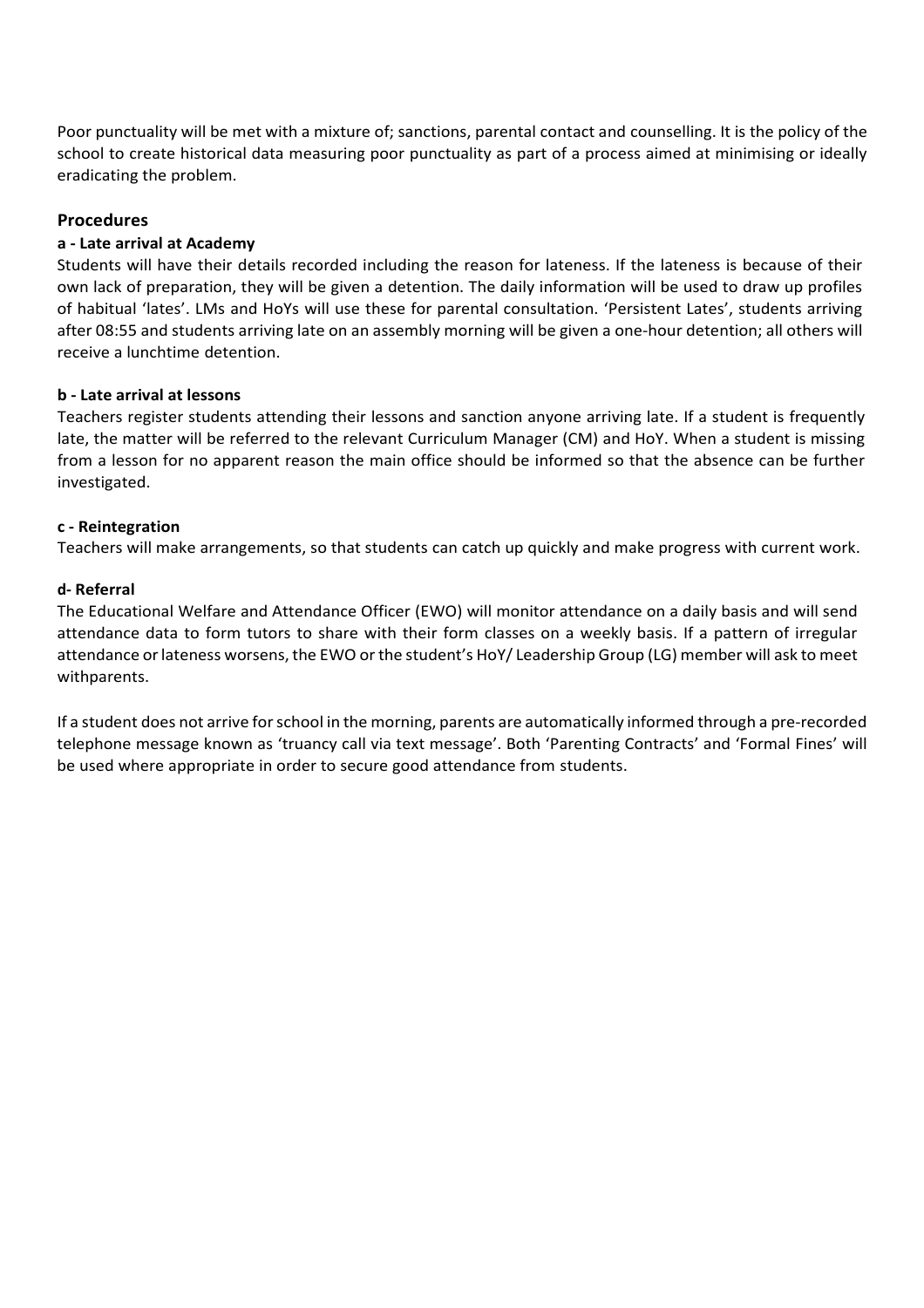## **Rewards**

Students will receive rewards which take many different forms:

- Personal approval
- Praise e-mails (this should be printed by form tutor and given the student to take home)
- Letter, card or telephone call home
- House Points
- Reward trips
- Prize nomination

#### **House point system**

All students at the Academy are members of one of four houses. The number of points each house has at any given time is displayed on graphs shown on the information screens around the Academy. One graph shows the house competition for the current term and another shows the overall house competition. Students are rewarded with house points in a number of ways.

#### **Praise emails**

Praise emails that are earned by students from Years  $7 - 13$  are each rewarded with one house point. These points play a big role in the house competition and the tutor group with the most points in each year group is given recognition for their achievement in assembly each week.

#### **Use of the Study Centre at Sixth Form**

Sixth Form students are awarded a house point for each hour spent in the study area. Along with praise emails, these points can have a significant effect on the overall house competition.

#### **House competitions**

Students that take part in house competitions are each rewarded with a number of house points. For example, each entry in the Great Ashcroft Bake Off is rewarded with 5 house points. Students that are judged to have come first, second, third and fourth in competitions each earn 200, 150, 100 and 50 house points respectively.

#### **House points in KS3**

Students in Years 7 – 9 are able to have house points signed directly into their diary. These points are awarded for any action above and beyond the norm. This may be academic or of a social nature.

When a student has had a number of house points signed into their diary, they become eligible for a star badge in their house colour as set out below.

| 30 points  | one-star badge   |
|------------|------------------|
| 75 points  | two-star badge   |
| 150 points | three-star badge |
| 250 points | four-star badge  |

There are a range of prizes available for students that have achieved a star badge each term. These prizes include both in-school rewards and enrichment visits.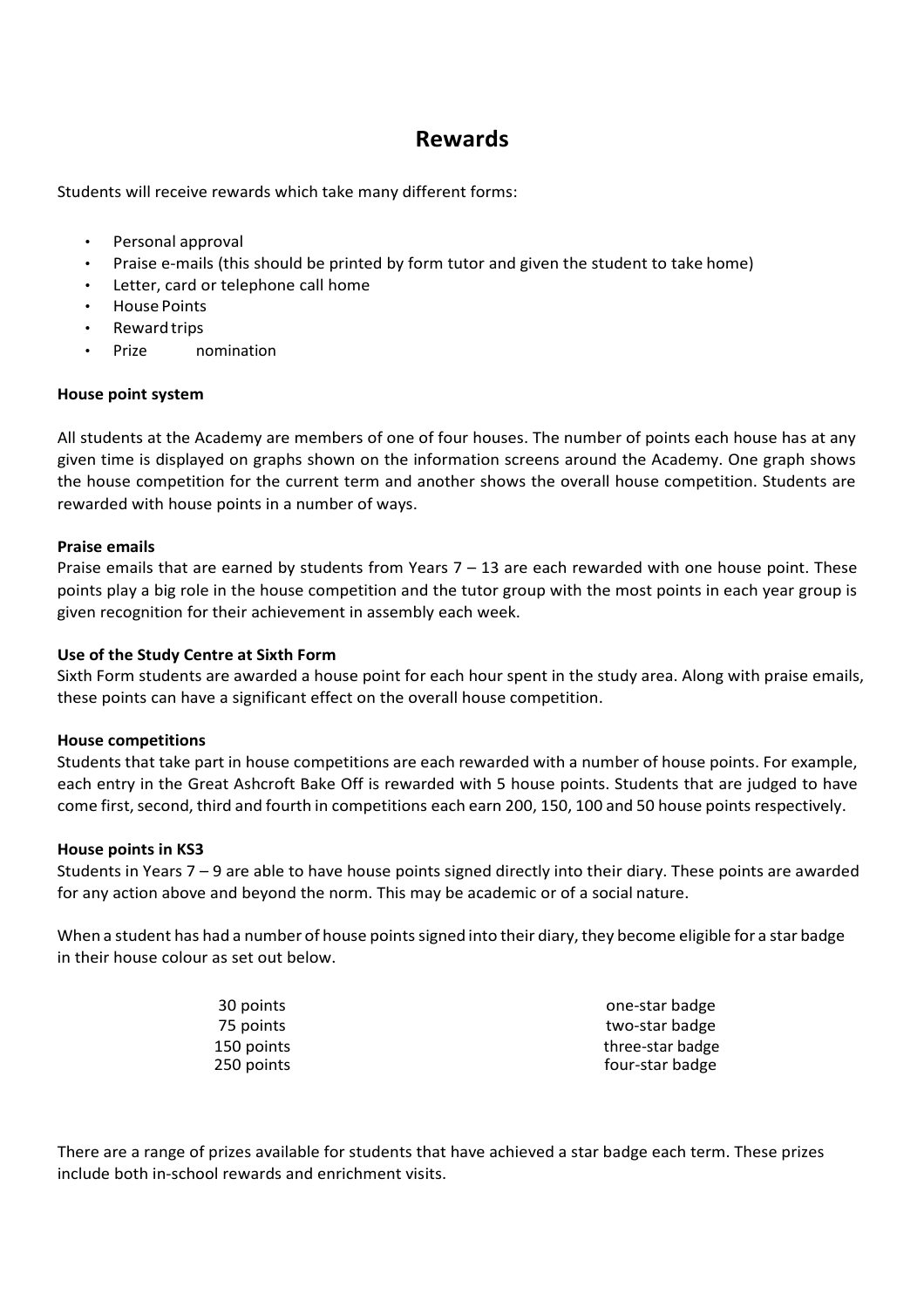## **Sanctions – General Practice**

Incidents always fall in to one of three categories: in class, outside class but within the Academy boundaries, outside the Academy boundaries. Incidents may be reported by: staff, the public, parents, students.

Sanctions imposed should reflect the seriousness of the incident and that recommended sanction levels and guidance should be followed by all staff. Where a student regularly breaks rules, or where a rule is being reinforced publically and with high profile, some levels of sanction may be skipped when sanctioning a student.

**In class** there are two key concerns (a) - Poor or unacceptable behaviour; (b) - Lack of work or effort

#### **A - Poor or unacceptable behaviour**

This should be dealt with immediately by the subject teacher using the following sanctions:

- i. Reprimand verbally or visually by indicating to the student that they discontinue their unacceptable behaviour immediately.
- ii. Send out of class cooling off period, a maximum of five minutes followed up by a verbal warning as to what will happen next, and/or follow up at the end of the lesson.
- iii. Detention immediate break/lunchtime detention, which does **not** require notice to be given
- iv. After Academy detention these can be served on the same day with a phone call or text message to parents to inform them of the decision to detain their son or daughter.
- v. Departmental isolation removal from room to another member of staff within the department for a period of time (to be agreed between staff). This may be difficult in small departments; however, several smaller departments amalgamating to implement this sanction could overcome this.
- vi. Send for a Curriculum Manager (CM) using email system or a runner to the office
- vii. Send for a Member of LG (vi and vii are last resorts and should not be used where a student has arrived inadequately equipped for a lesson. It should only be used where the student's behaviour is disrupting the learning of other students, with the behaviour being addressed after the lesson has concluded (see Levels of Response below):

**It is the class teacher's responsibility to ensure that students serve a detention with them where a student has been removed from the room**. Support can be requested from the CM for academic complaints. The HOY or ICAS (Inclusive Care and Support) mentor will offer support for pastoral or behaviour based problems. It is the class teacher's responsibility to ensure that students serve the set punishment - where a more serious offence occurs or the student fails to remain behind the Form Tutor and HOY must be notified; they will ensure the child's attendance.

#### **B - Lack of effort or casual attitude**

In the case of lack of work or effort or a casual approach to learning or use of language, the CM must be informed. Failure to accept sanctions would then be referred to the relevant member of theLG.

#### **Outside class but within the academy boundaries**

Incidents outside class should be brought to the attention of the HOY or LG, who will notify the Form Tutor, appropriate sanctions will then be imposed, see Section above concerning 'Poor Behaviour'. It is essential that the Form Tutor is kept informed. A discipline email must be completed. It remains the responsibility of every member of staff throughout the Academy to challenge instances of poor behaviour that they witness outside the classroom.

#### **Outside the academy boundaries**

Parents or members of the public, often in a telephone call to one of the LG, usually report these. Dependent upon the nature of the complaint, the HOY may be required to follow-up the incident, or the member of LG may pursue a resolution. The severity of the sanctions imposed will reflect the seriousness of the incident. It is the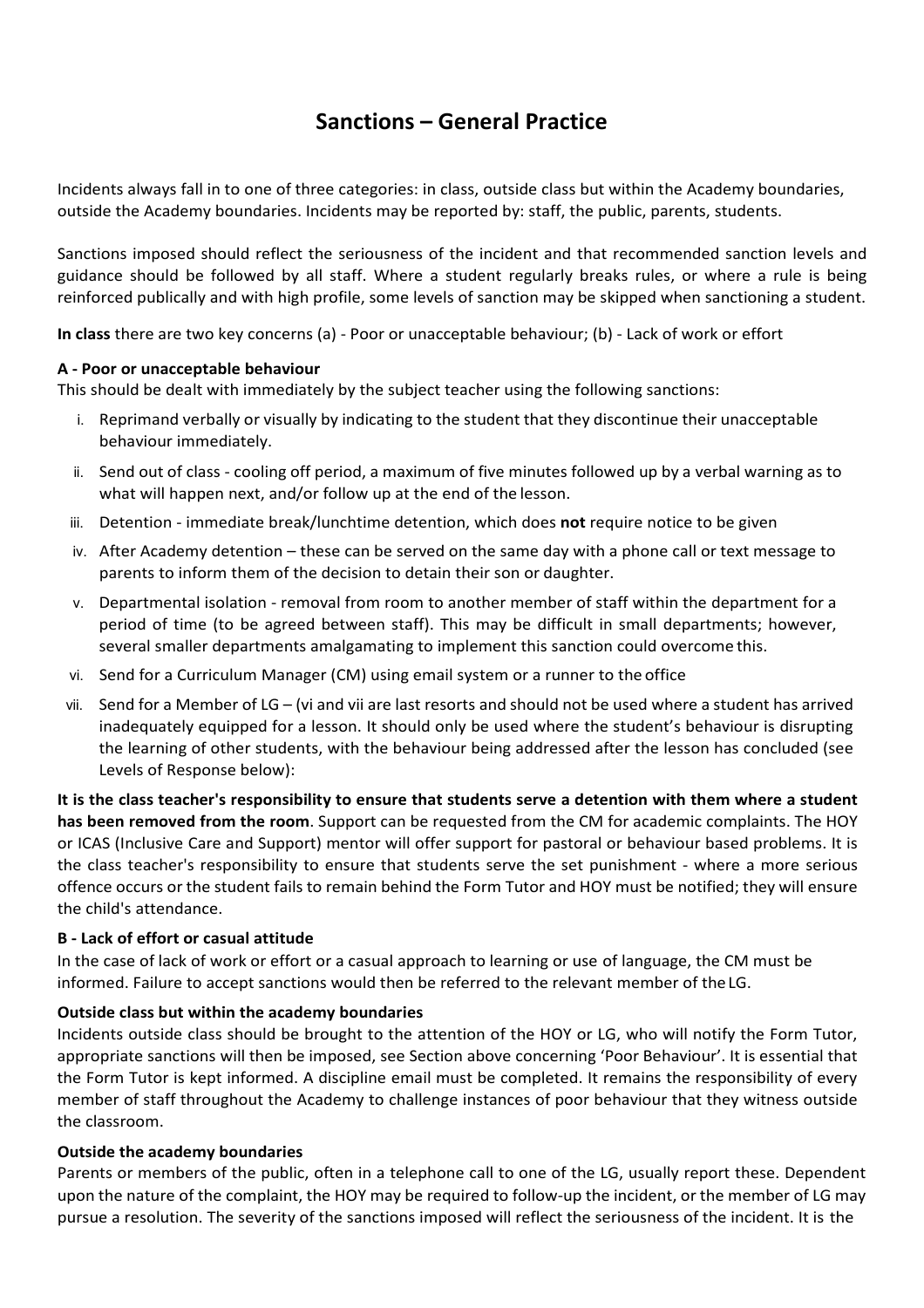decision of the Principal, a member of LG or the Head of ICAS whether a student needs to be referred to ICAS or the Principal if the student meets the threshold for exclusion from the Academy – or whether a combination of both is required.

As incidents outside the Academy boundaries impinge on the reputation of the Academy, students should expect any sanction to reflect this fact, thus such sanctions are likely to be more severe than for actions of a similar nature which take place on the Academy site.

A behavioural policy can only be effective if it is supported and implemented by all staff. Students must also be aware of the range of sanctions available. It remains the class teacher's responsibility to maintain discipline within the classroom, thus creating an effective learning environment. Similarly, any sanctions imposed **MUST**  be enforced; ensuring the student serves his or her punishment, which will also act as a future deterrent. Students must not be "let off" sanctions as this gives the wrong message to them and their peers, and undermines discipline throughout the Academy.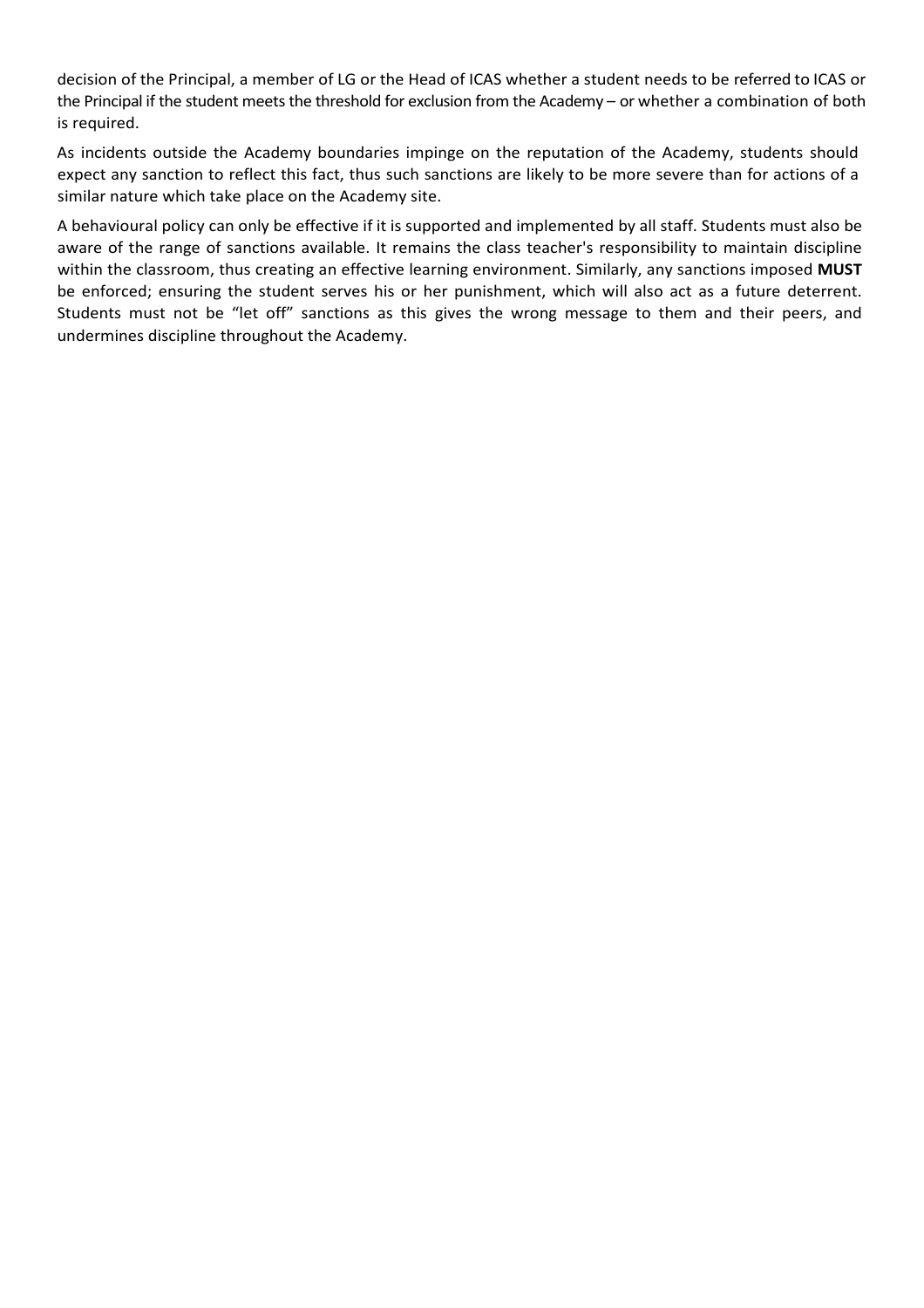## **Sanctions – Levels of Response**

#### **First Tier**

Subject teachers and form tutors address academic and pastoral behaviour issues. Inappropriate hairstyles and uniform offences are identified at this stage with the support of HoYs and LMs and appropriate sanctions applied (see tier 2). Form teachers have a major role, with HOY and LM support. If a student is reprimanded for an infringement of their uniform or extreme hairstyle/length, he orshe will be placed in ICAS until this/ these are rectified. Detentions should be used for minor disruption in lessons, where the learning of other students is being affected and where students break the daylight rule in any part of the Academy site. Teachers' professional judgement should be used and good practice will be reinforced. HoYs and CMs need to be proactive in addressing behaviour issues so that the vast majority are dealt with at Tier one.

#### **Second Tier**

Detention imposed by HoYs and CMs to address pastoral and academic issues respectively. CMs address discipline issues and underperformance within their curricular areas. HOYs and LMs address pastoral issues related to uniform, health, appearance, punctuality/attendance/truancy, persistent bad behaviour; uniform/hair, child protection; aggression (in corridor, class, break-times). CMs, HOYs and LMs communicate regularly to ensure that a complete picture of behavioural issues is maintained. Curriculum Area Report Cards can be used in addition to the standard Academy Report Cards, on a more flexible basis.

#### **Third Tier**

'LG/ICAS' detention is used for misdemeanours that have not been successfully addressed by HOYs, CMs and LMs and for issues that LG deem to be sufficiently serious to warrant this level immediately, employed for offences such as:

| Failure to attend a HoY or CM detention                                               | <b>Extreme hairstyle</b>                                                             |
|---------------------------------------------------------------------------------------|--------------------------------------------------------------------------------------|
| Failure to wear uniform correctly when<br>directed, any piercing or a repeat offender | Mild aggression / classroom disruption and<br>corridor / out-of-classroom disruption |
| Swearing                                                                              | Racism / sexism / harassment / bullying / intimidation                               |

Students will serve multiple lunchtime detentions in addition to an hour's detention after school. A list of detainees will be made available to staff to enable them to remind students. HOYs and LMs are to be more involved in communication with parents.

#### **Fourth Tier – ICAS/ Community Service (including exclusions where deemed appropriate)**

ICAS is an important component of the discipline structure. It enables the maintenance of high standards - good quality teaching and learning can only come when students are going to lessons on the right terms; focused on behaving, participating, learning and doing their best. Teaching staff will use a range of sanctions including detentions and curriculum area isolation (followed by detention) where there are instances of student indiscipline. ICAS is reserved for more severe behavioural issues or as an alternative to exclusion where it is deemed that it is most advantageous to have the student in Academy. *ICAS is also used in order to separate a student from the rest of the Academy whilst an investigation is taking place or pending a decision on a final sanction – this is not a sanction in its own right and sometimes is a 'place of safety' for a student.* Professional judgement will always be used when determining the sanction, we apply to a particular misdemeanour. If a student is placed in to ICAS, he or she is separated from other students in Academy. Classwork is delivered to the ICAS so that the student does not fall behind in subject studies. This is closely monitored by LMs. Students placed in ICAS will remain in ICAS throughout break and lunchtime and will have to remain for one-hour after school every day they are in ICAS. ICAS will also employ Saturday detentions as deemed appropriate in order to address students who continue to exhibit unacceptable behaviour.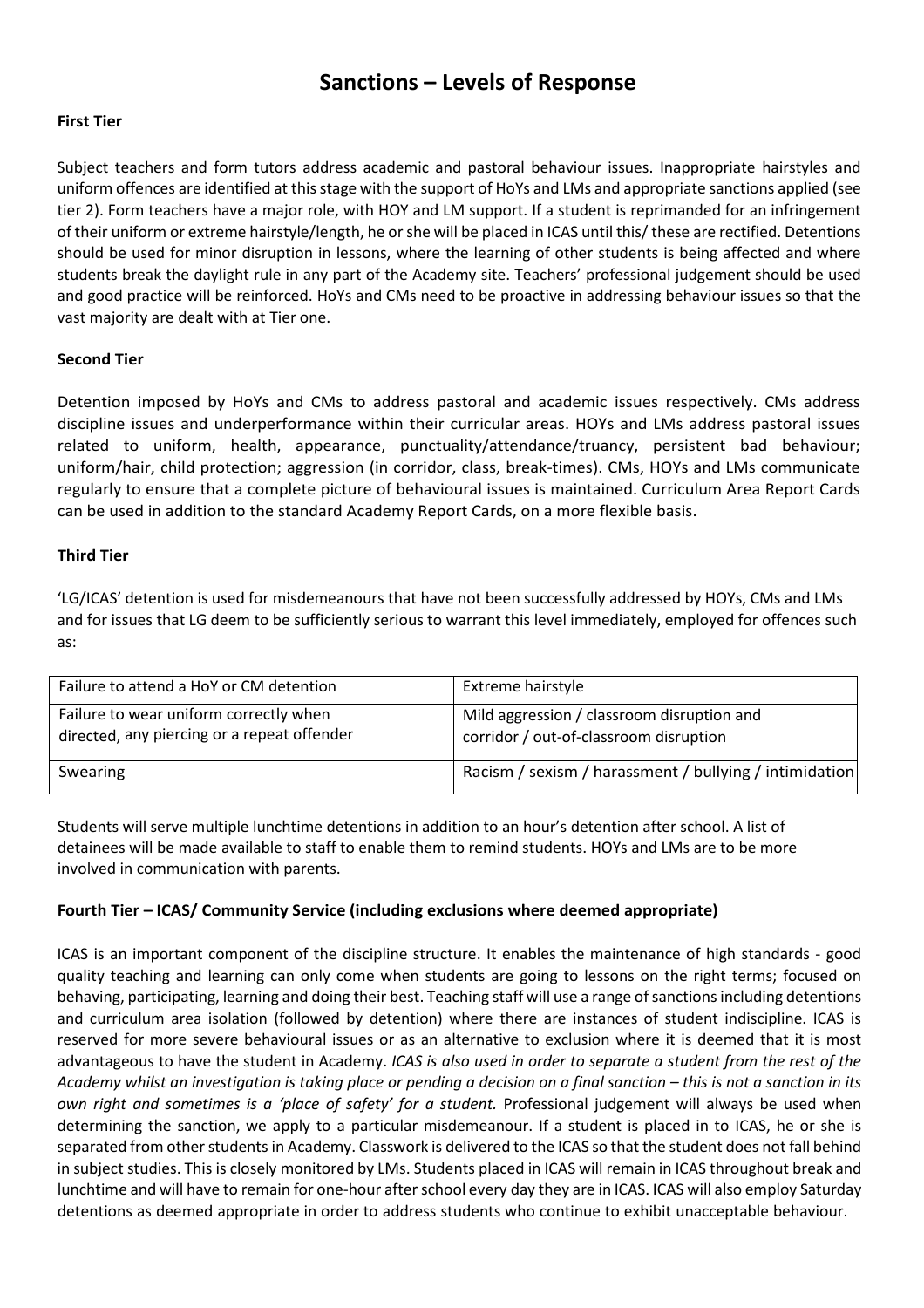ICAS may be used to address the following offences (although this list is not exhaustive):

| been subject to physical or<br>verbal aggression / harassment /<br>racism / sexism / sexual<br>aggression                                                                              | where staff or students have where the safety of others has been<br>compromised                                                | where disruption has been caused<br>to the running of the Academy, or<br>where there has been disruption to<br>learning of others |
|----------------------------------------------------------------------------------------------------------------------------------------------------------------------------------------|--------------------------------------------------------------------------------------------------------------------------------|-----------------------------------------------------------------------------------------------------------------------------------|
| failure to conform to lower<br>sanctions, refusal to accept<br>sanctions, failure to attend<br>sanctions, regular "offender"/<br>a number of discipline logs<br>accrued in any one day | Truancy (+ catch-up for every lesson<br>This<br>will<br>include<br>truanted).<br>absconding from an after-school<br>detention. | Serious misconduct and damage to<br>Academy's<br>reputation<br>the<br>or<br>resources                                             |
| A negative reaction to the<br>direction of a member of staff<br>(this will include kissing teeth)<br>and/or tutting)                                                                   | Play fighting                                                                                                                  | Major corridor misbehaviour (e.g.<br>pushing, tripping, shouting, kicking)                                                        |

Multiple days in ICAS may be utilised, particularly where the offence is deemed more serious, where the student is a repeat offender of the specific offence being sanctioned or has been sent to ICAS for other serious offences, or where a particular rule is being given a high profile during that period in the Academy and students have been warned that there is such a focus. Time in ICAS will be repeated and may also be extended if a student does not behave correctly, takes time off school or arrives late (deemed to be avoiding the ICAS time) and is likely to continue if a student does not show remorse. Parents will be informed by letter and/or over the telephone of the sanction (LM or HOY). Senior staff will communicate with each other whenever a student is placed into ICAS to ensure consistency – a Deputy Principal is responsible for overseeing this. Outside agencies will be contacted as deemed appropriate with students who are placed in ICAS on multiple occasions and a Pastoral Support Programme (PSP) will be implemented if deemed advantageous. Information will be given to staff regarding the reason why a student has been placed in ICAS. ICAS students will be fully supervised through the use of LMs in addition to remote and actual supervision by the HOY and the LG. Community Service might be included in an ICAS sanction. This is an important part of the 'reparation' and teaches the students that there is give and take.

#### **Exclusions**

ICAS does not replace fixed-term exclusions. Fixed-term exclusions will be employed where necessary with a combination of ICAS *and* fixed-term exclusion where deemed appropriate for the most serious offences. Permanent exclusion is the final sanction for any child where he or she refuses to adjust to the high expectations set for all of students. Permanent exclusion may be used as a first resort for the most serious of offences (for example serious assaults against students, threatened or actual assaults against staff, bringing weapons or dangerous items to the Academy, carrying or using dangerous items/ offensive weapons outside the Academy, supplying drugs and making false and malicious allegations against members of staff including "online"). Additionally, permanent exclusion may be used where a student is considered a threat to the safety of students or Staff, either through their actions, what they have stated (in verbal or "written" form) or through any serious actions outside the Academy.

#### **The fundamental position taken at the Academy is that no student's education may be interfered with by the behaviour of others.**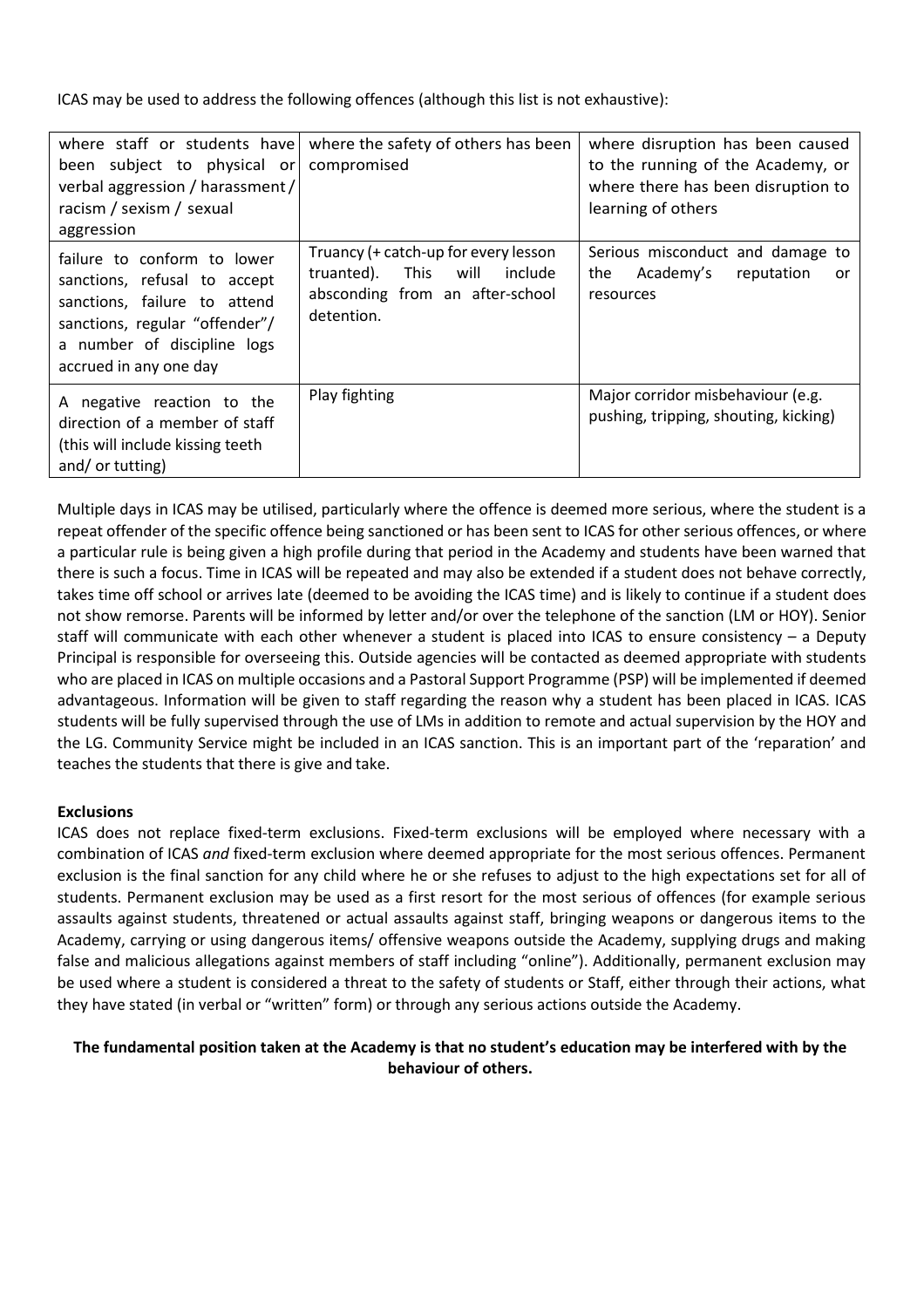## **Off-Site Activities**

Off-Site activities include any activities where students leave the Academy as part of an organised visit. Such examples are fieldwork trips, holiday visits (ski trips etc.), Honours related activities and representing the Academy in sports teams. All students go through their education at the Academy with the right to participate in such trips. Teachers are not, however, obligated to allow students to participate in a trip they are organising if they think the conduct or behaviour of the child may give cause for concern or may undermine the reputation of the Academy.

An evaluation will take place when a student is placed in to ICAS as to whether he or she will still be permitted to participate in Off-Site visits (including representing the Academy in teams). Where a student is placed in to ICAS more than once this may lead to an automatic suspension of his or her right to participate in off-site activities. If a child misbehaves during an Academy trip, this is a serious misdemeanour and is highly likely to lead to him or her being banned from all off-site activities for a calendar year with immediate effect. If a student is absent the day following an off-site activity, he or she will also be placed on the banned list. Wherever a student is excluded he orshe will also automatically be placed on the "banned list" fortrips and outside activities.

If a ban on participation in activities is imposed, it will be in force for one calendar year. This gives the student a long lead-time to prove that he or she can be trusted to behave correctly. It also serves as a deterrent to other students to engage in behaviour which may lead to ICAS or to a trip ban. At the end of the ban period, the student's behaviour will be reviewed. If he or she has not been in ICAS since the ban was imposed and his or her behaviour is generally acceptable the ban will be lifted. If the ban is to remain in place, the review periods will be undertaken termly. If a ban is imposed prior to a trip taking place for which a student has signed up and paid monies, all non-variable costs of the trip will be forfeited of up to a maximum of £50, unless another student is able to take the place of the banned student and meets all of the associated costs.

#### **Anti-Bullying**

**AIM: - to reduce bullying to zero within the Academy.**

#### **There is a separate policy dealing in detail with anti-bullying.**

**Racism**

**AIM: - to reduce racism to zero within the Academy.**

**There is a separate policy dealing in detail with racist incidents.**

**Equality**

**AIM: - to uphold equality values within the Academy.**

**There is a separate policy dealing in detail with equality**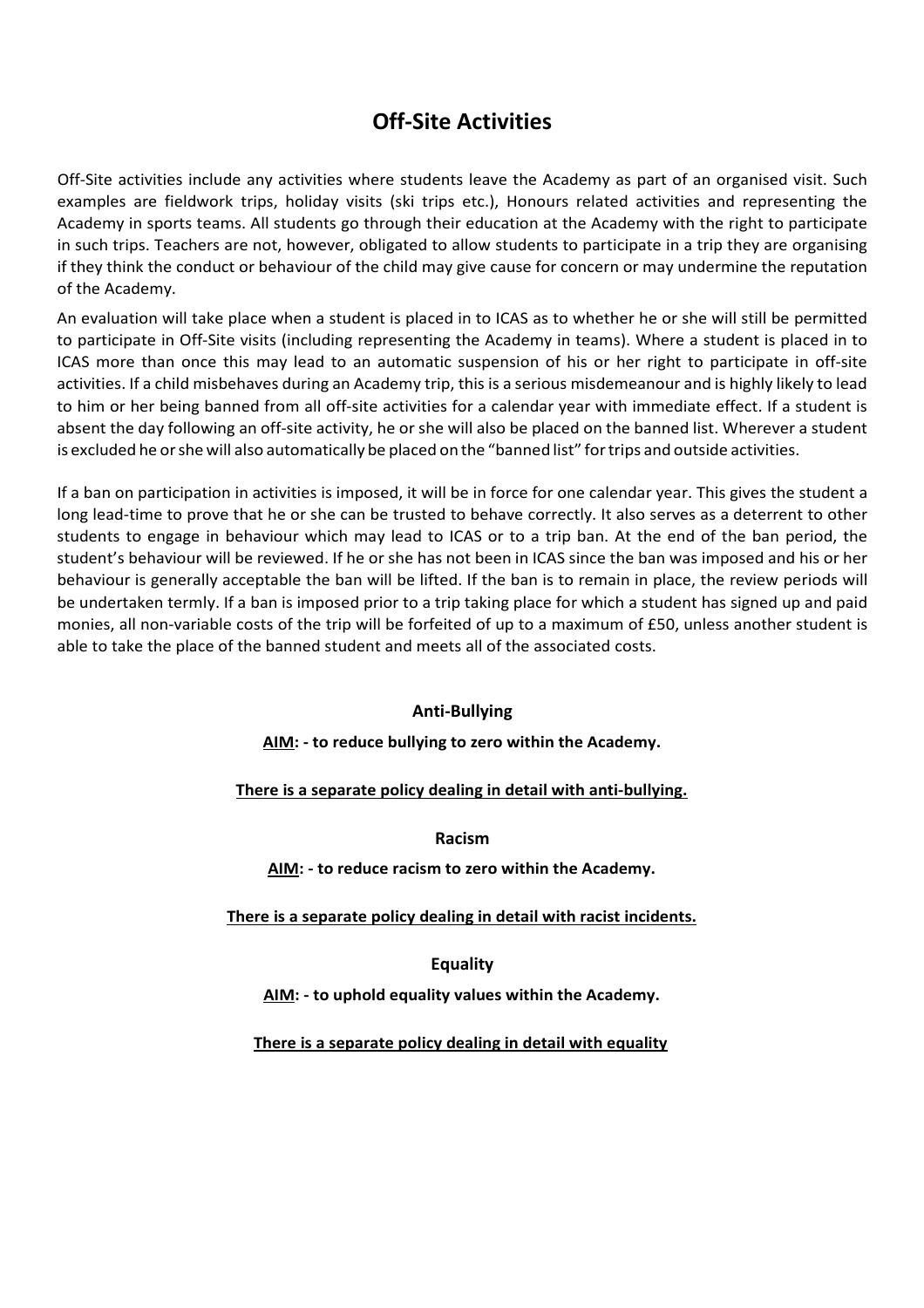## **Mobile telephones, smart watches, expensive personal possessions and other Academy prohibited items**

#### **Possessions – (where the word telephone is used; it also refers to other such 'smart' devices such as watches)**

The Academy is not insured for any possessions that students choose to bring on to the school site. Bicycles are not permitted because the Executive Board considers the traffic to be too heavy and the roads around the Academy too difficult to negotiate for young people and therefore pose an increased risk to health and safety. Mobile telephones and other expensive electronic, 'smart' items (such as electronic/ Apple watches, iPods and cameras) are not permitted (with the exception of some evening, residential and overseas school visits) as they prove attractive to thieves and make our students vulnerable to opportunists. They also encourage use for social and non-essential purposes which can be disruptive to education. If a student brings in a mobile telephone and the Academy becomes aware of this, staff will confiscate it and the student will be issued with an ICAS hour. Parents must collect the mobile telephone from the Academy; the telephone being kept for five working days before release. The confiscation period will escalate for further offences. Where legislation permits, the content of the mobile telephone's memory may be examined in order to support the smooth running of the Academy. Where a student is a persistent offender, the telephone will be confiscated for incrementally longer periods of time. For example, a second offence would result in 10 working days and a third offence 20 working days. Persistent offenders would have to serve any sanction associated with confiscation before the device is returned to a parent and in circumstances where sanctions are imposed associated with the possession of a telephone, the sanctions would have to be correctly served before the telephone is returned to a parent. Where we believe that a student is actively undermining the policy by bringing in a telephone, we reserve the right to retain the telephone until the end of the term, or in some cases until the start of the next term. The purpose of this is to deter students from bringing in a telephone in the first place, such is the seriousness with which we view this act. Persistent offenders are likely to face a trip ban as they have demonstrated a lack of respect for Academy rules. The Academy does not accept the premise that parents wish their child to have a mobile telephone with them for 'safety' purposes as Police advice is that possession of a telephone makes a juvenile a more likely target of crime. It is acknowledged in the local community that ATA students do not carry mobile devices. Our students are therefore protected from approaches made by those who might wish to intimidate in order to steal expensive items. With students' safety in mind, the sanctions we apply to students found with a mobile telephone onsite will be applied to students witnessed outside the Academy in their uniform and with a mobile telephone on display. In cases where the telephone (or other item) may be needed to provide evidence of a misdemeanour (even if the owner of the telephone has not committed the misdemeanour) the confiscation period may be indeterminate. In such cases the telephone or item may be held until the investigation is concluded, until the matter being dealt with is complete or it may be handed to another authority such as the Police who will then assume responsibility for it. Cameras are not permitted except for when on Academy trips where permission must be sought to photograph students and people and where Staff may not be photographed without their express permission.

Where the Academy confiscates an item, invariably there will be an ICAS sanction associated with the confiscation. The Academy reserves the right to dispose of / destroy items (in line with prevailing legislation) or to require a parent to collect them. Where a student refuses to hand over an item, the student will spend time in ICAS until the item is handed in and may be excluded for non-cooperation and failing to observe Academy rules. If a telephone or other expensive item has not been collected one month after it was available for return, it will be disposed of and no compensation will be payable to the owner.

During P.E. lessons, students are required to hand in valuable items (e.g. (ordinary) watches and cash) to be looked after by their teacher. If an item is not handed in, the Academy will **not** accept responsibility for it. Where an item, such as a watch, is given to a member of staff, (or is confiscated) we will accept a limited liability for the item. We will indemnify *up to* a total value of £30.00 and will only expect to take responsibility for up to £5.00 for cash. We will make reasonable endeavours to lock changing facilities. However, we do not guarantee security of clothes and goods in changing rooms. Where there is theft (or a loss), for which the Academy accepts liability, we will only make a goodwill gesture payment up to a maximum total of £30.00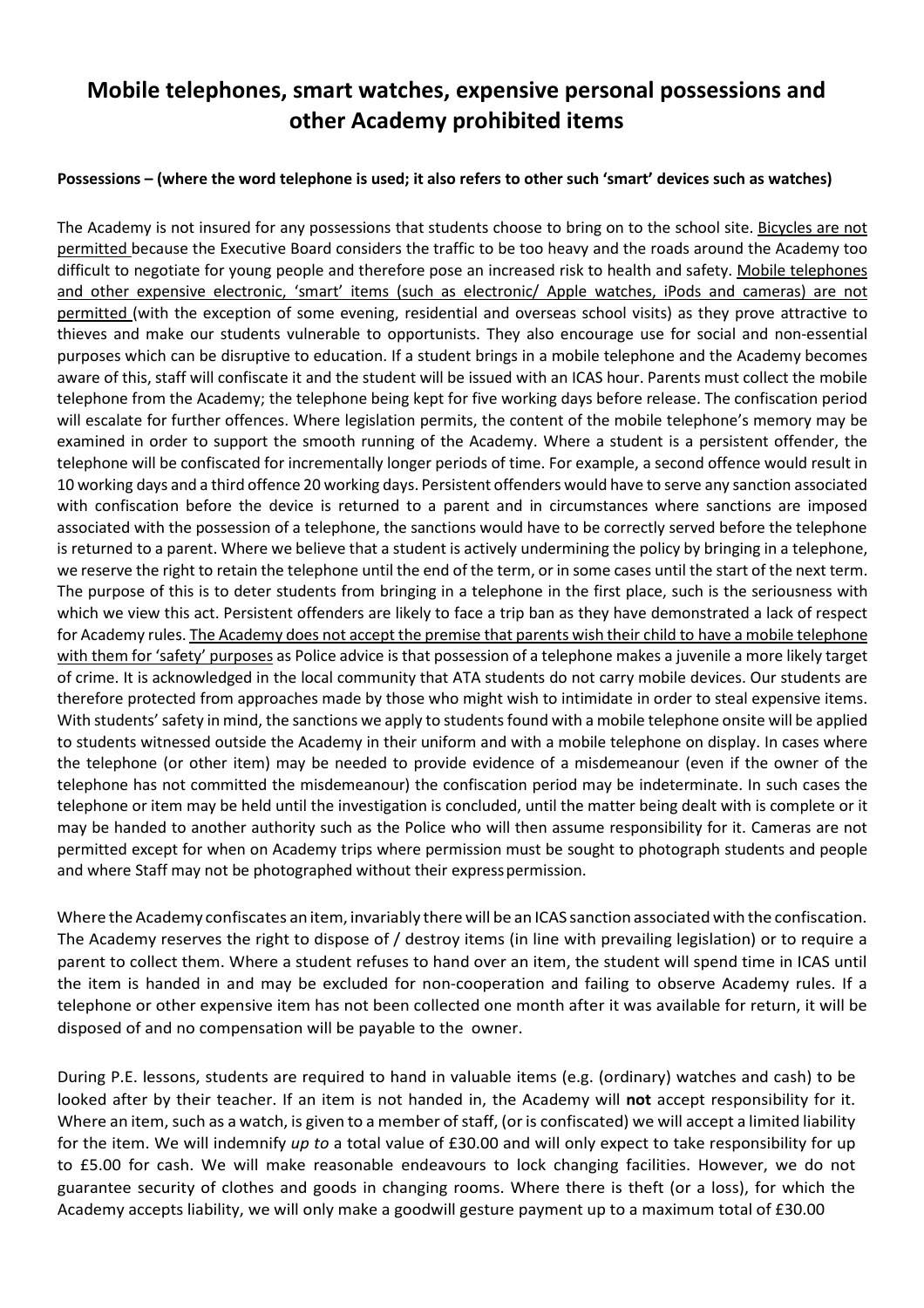(£20.00 maximum for any one possession and £0 for mobile telephones or other expensive electronic items which students should not have in Academy).

As young people habitually walk around with increasingly expensive possessions (such as mobile telephones, electronic games, designer labels), it becomes incumbent upon parents to take responsibility for insuring those items or taking the risk of loss, damage or theft. There are very few instances where students in the Academy have an item damaged or stolen, but in such cases, we will operate on the expectation that a student should only be attending Academy with a minimum of expensive items.

#### **Searches**

The Academy has a 'search wand'. This will be used whereverstaff have suspicionsthat a student may be in possession of an item that breaks the Academy rules and where they think that the student may not voluntarily reveal the item. The wand will also be used on groups of students or in lockers where there are circumstances that leaders in the Academy warrant such use. The Police may install a temporary search arch on occasions. The purpose of this is to protect the safety and well-being of students and staff by deterring students from bringing weapons to the Academy. If a student refuses to allow a search using the wand, this is a breach of health and safety practices and will require an immediate parent meeting. Usually the Academy will require a parent to accompany the student to the Academy and for the student to agree to searches using the wand whenever the Academy deems this necessary. The Academy follows guidance set out in the Education and Inspections Act of 2006.

#### **Use of Force**

Section 93 of the Education and Inspections Act 2006 enables school staff to use such force as is reasonable in the circumstances to prevent a student from doing, or continuing to do, any of the following:

- committing anyoffence (or,for a student underthe age of criminalresponsibility,what would be an offence for an older student);
- causing personal injury to, or damage to the property of, any student (including him orherself);
- or prejudicing the maintenance of good order and discipline at the Academy or among any students receiving education at the Academy, whether during a teaching session or otherwise.

The Academy does not encourage the use of force and it will be used very rarely in special circumstances. There is no definition of when it is reasonable to use force, and every situation will have to be judged by the person in charge at that time. The degree of force used should be the minimum needed to achieve the desiredresult.

All staff at the Academy have the authority to use force when reasonable, and this extends to any other person whom the Principal has given the responsibility to be in charge or in control of the students. Staff can also use this power when they are lawfully in charge of students but off the school premises – i.e. on a school trip or when students are travelling to or from the Academy.

Following serious incidents involving the use of force, the Academy will speak to the parents concerned. Such serious incidents involving the use of force will also be recorded by the Academy and are likely to result in tier four sanctions and exclusion.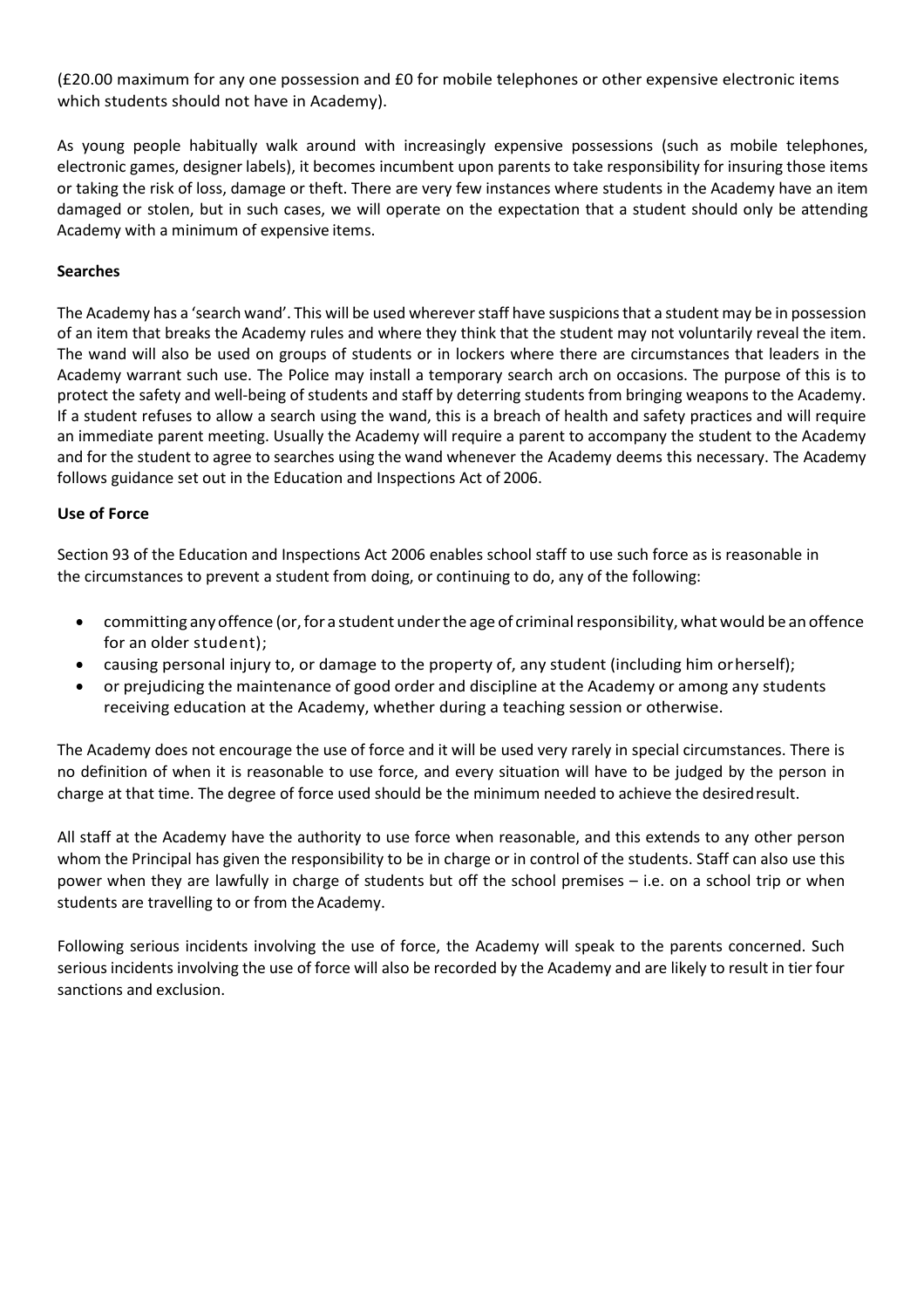#### **Target Card System**

Benefits of the system:

- Encourage praise
- Deal in facts
- $\boxed{P}$  Present the opportunity for a staff response that is appropriate to the action
- Allows students the opportunity to modify their behaviour
- Utilises technology
- Allows for the tracking of students
- Promotes staff support by CM/HOY
- **Encourages a positive teaching and learning environment**
- Encourages consistent approach

#### **Target Cards**

Target cards are issued to monitor and encourage student progress towards specific learning and /or personal targets. These can be academic or social. It is central to the Academy ethos that each student should understand fully and accept the reason for being placed on target card. This means that the person monitoring the card must sit down with the student and talk it through with them. Green and white are the lowest level of target card, then amber then red. Should students fail to make progress off target cards over a significant period then this will prompt a review with parents, tutor and/or subject staff involvement.

Depending on the severity of the misdemeanour, a student might start on an amber or a red card, rather than on the lowest level card. Where a student is returning from exclusion it is at the Principal's discretion whether a student returns onto a card and if so, which colour. Whichever member of LG is managing the exclusion will be responsible for monitoring the card.

At the HoY's discretion the student may move off these cards at any time, or move up or down a stage, depending on the level of improvement that the student has managed to sustain.

Where cards are issued the student is most likely to benefit when the targets set are:

| S | specific     |
|---|--------------|
| M | manageable   |
| А | achievable   |
| R | relevant     |
|   | time-related |

#### **Green**

Students on green card will report to their tutor daily. The tutor will monitor progress, allocating rewards and sanctions appropriately. A check will be made with the teacher who has recorded 'not met' though the e-mail system, so that clear evidence emerges. The tutor will keep the HOY and the parents informed of progress: this can be by telephone (record kept of call) and e-mail.

No student will move up to the next level without consideration being given to the circumstances of the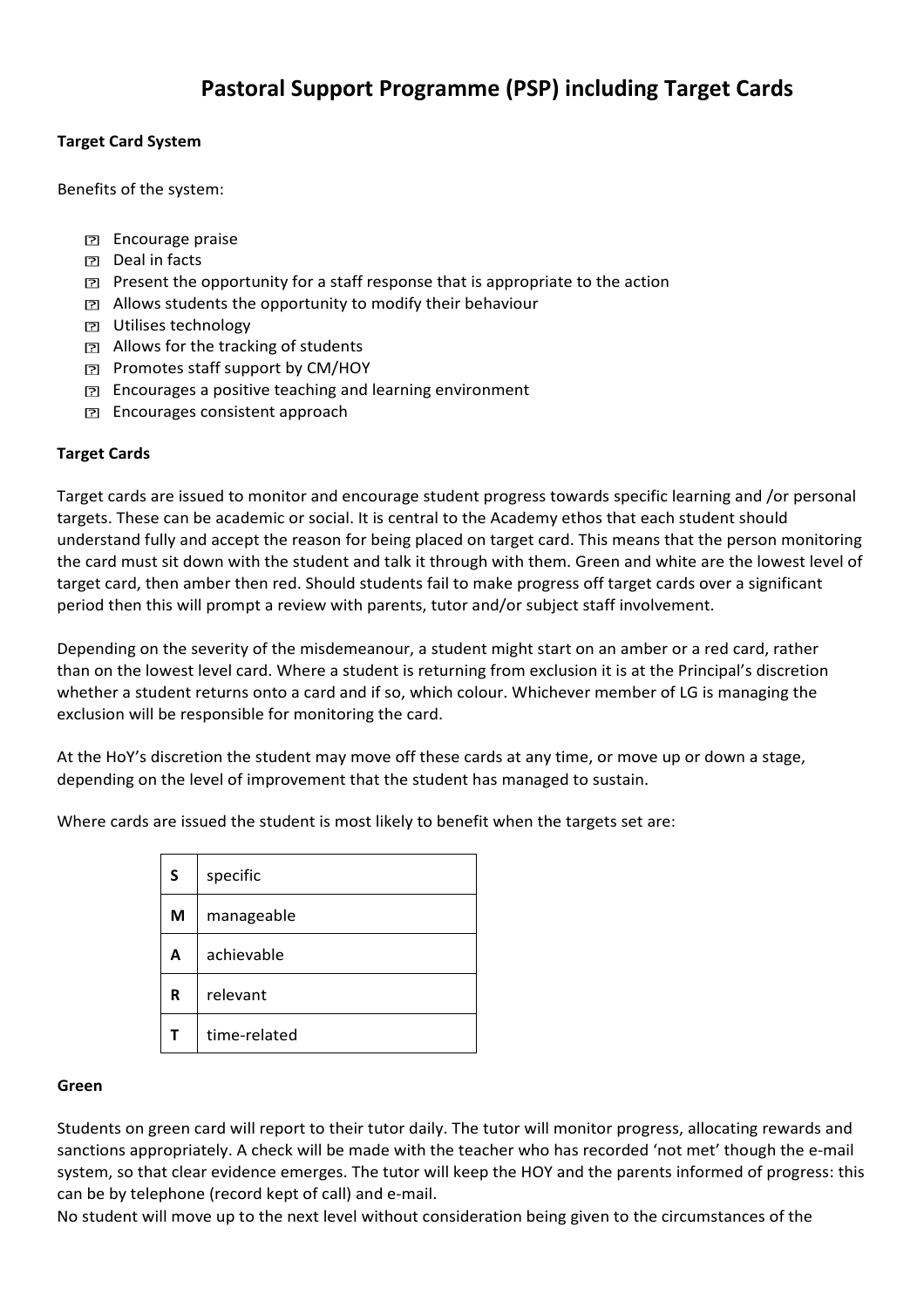'failure to meet' the target.

#### **Amber**

Students moved onto amber card will see the HOY by arrangement, daily. The HOY will offer appropriate rewards and sanctions. (Similar checks and sanctions as for 'green' card will operate.) The HOY will keep the member of LG well informed. No student will move to red card without full consultation between HOY and member ofLG.

#### **Red**

Students on red card report will report at the end of each day to the member of LG responsible for their year group. Once a week the member of LG will consult the HOY to review progress. Should the red card fail then the parent will be asked to meet with the member of LG and HOY to agree what action can be taken at the Academy and home to encourage the student to progress off the card. Should failure continue to build, instead of success, other strategies including counselling, anger management workshops, community work or support of the learning mentor may be introduced.

#### **White**

Where there have been issues of truancy and or punctuality to school or lessons a white card is issued. (The process on monitoring and supporting then falls into the green card category).

#### **Pink**

Pink cards are used where the student requests to be placed on card to help him/her achieve his particular target.

#### **Why PSPs?**

PSPs are designed to promote a partnership between the Academy, student and parent to overcome barriers to learning and to reduce the risk of permanent exclusion. Students who do not respond to school actions to combat disaffection may be at serious risk of permanent exclusion which may lead to criminal activity, and may need longer term intervention to keep them from dropping out of education altogether. Teachers should actively identify such young people. Each one will need a PSP planned to involve external agencies as necessary.

#### **Main Principle of the PSP**

The PSP is an Academy-based system of intervention to help individual students to manage their behaviour better. It will, in particular, be needed for those whose behaviour is deteriorating rapidly. The PSP should identify precise and realistic behaviour outcomesforthe student to work towards. A nominated LM will oversee the PSP. It should be short and practical and administration should be kept to a minimum. A PSP should be considered for any student who has several periods of ICAS and / or more than one fixed period exclusion, or who has been identified as being at risk of failure at the Academy through disaffection. The HOY and appropriate member of LG will make this decision. Thisis not a replacement forthe Individual Education Programme (Special Needs).

#### **Setting up the programme**

The programme needs to be agreed with the parents, who will be kept informed about their child's progress on a regular basis.

To set up a PSP, the Academy should invite the parents to discuss the causes for concern and what is reasonably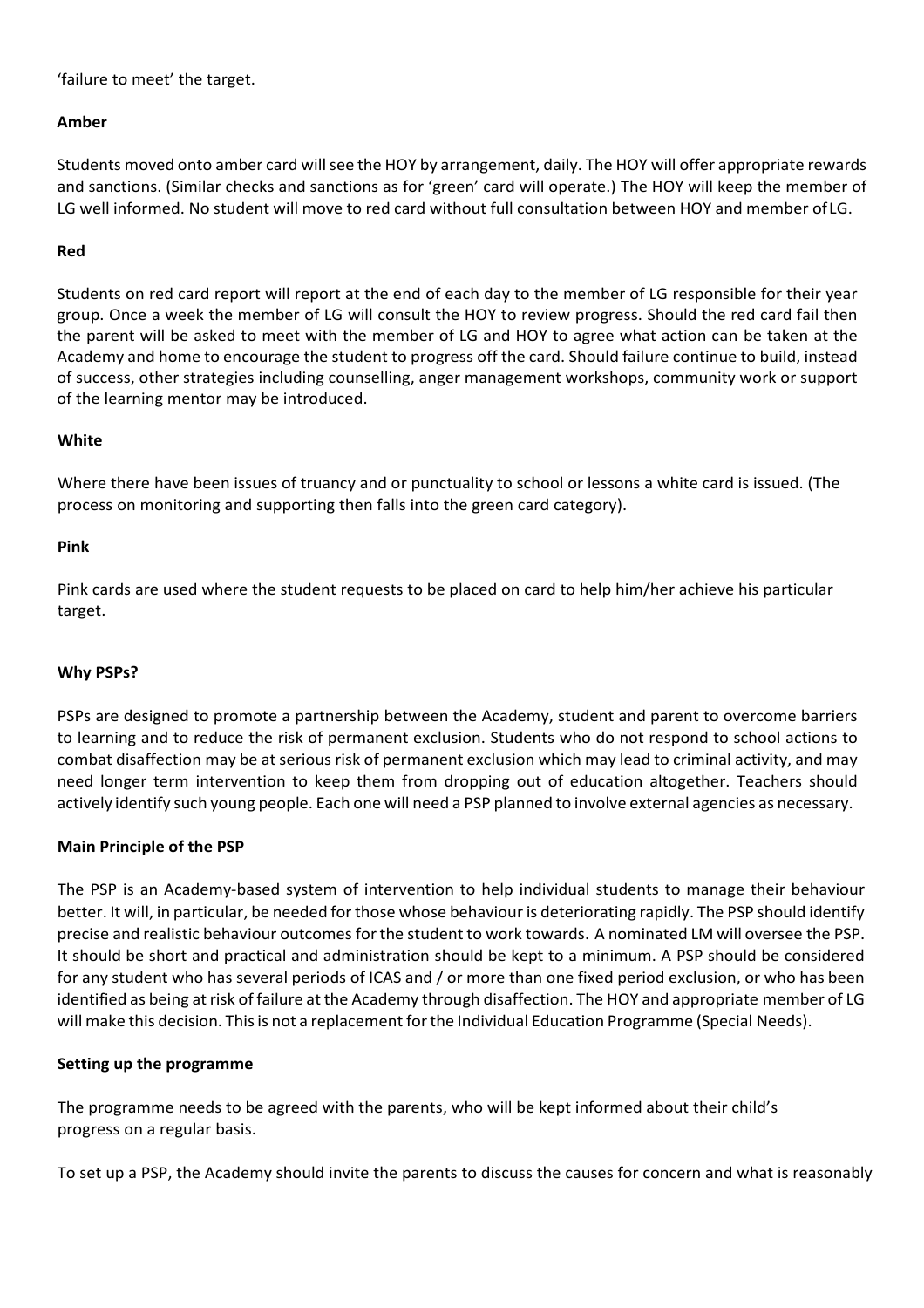required of the student to put right the situation, both academically and socially. Any student placed on a PSP will also be placed on the caseload of the LM.

#### **The five stages of the PSP**

#### **STAGE A**

- The LM monitors the behaviour of a particular student over a period of two weeks or more. They will be placed on a Target Card. A poor target card will lead to a detention at the end of theday.
- During this time staff may also be asked to fill in information slips and form tutors will compile an evidence file using the target card and email.
- **Failure to complete these reports satisfactory will progress the student to Stage B. Success means that the student will be taken off the PSP programme.**

If a student is continually being placed on Stage A [more than twice in a term], the HoY will consult with the appropriate member of LG as to whether that student should move straight to Stage B.

#### **STAGE B**

- The Form tutor asks the HoY to put the student on Stage B.
- The HoY/Teaching and Learning Assistant (TLA)/LM arranges to interview the parents to draw up a Behaviour Contract (see Appendix 1), in which the parents/guardians are actively involved in setting two or three achievable target behaviours, which have agreed outcomes in the form of home-based rewards and sanctions.
- The emphasis at this stage should be on rewards for good behaviour.
- The process will be monitored for four weeks.
- HoYs will provide daily report sheets to the form tutor/TA who will monitor progress and add to the evidence file.
- The HoY will refer the student's name to the LG.
- Failure to complete these reports satisfactory will progress the student to Stage C. Success will mean that the student drops back down to Stage A.

#### **STAGE C**

- The relevant member of LG and HoY will interview parents.
- New target behaviours will be set and the Behaviour Contract will be re-drafted.
- Rewards and sanctions willstill be applied by the parents, butthistime the emphasisis on more severe sanctions.
- **The HoY may request SEN Support or lesson observations**
- E External Agencies may be requested to intervene.
- Sanctions may include regular detention or internal exclusions, including ICAS.
- **Failure to demonstrate an improvement will lead to progression to Stage D. Success will mean that the student drops to Stage A. (Still on Report, but with opportunity to finish Report in two weeks.)**

#### **STAGE D**

- The member of LG will meet parents and student and rewards and sanctions will be reassessed.
- The member of LG will monitor the student daily.
- Failure to moderate behaviour may lead to internal or fixed term external exclusion from the Academy
- Outside agencies may be involved and a period at a Student Pre-Exclusion Referral Unit will be actively considered.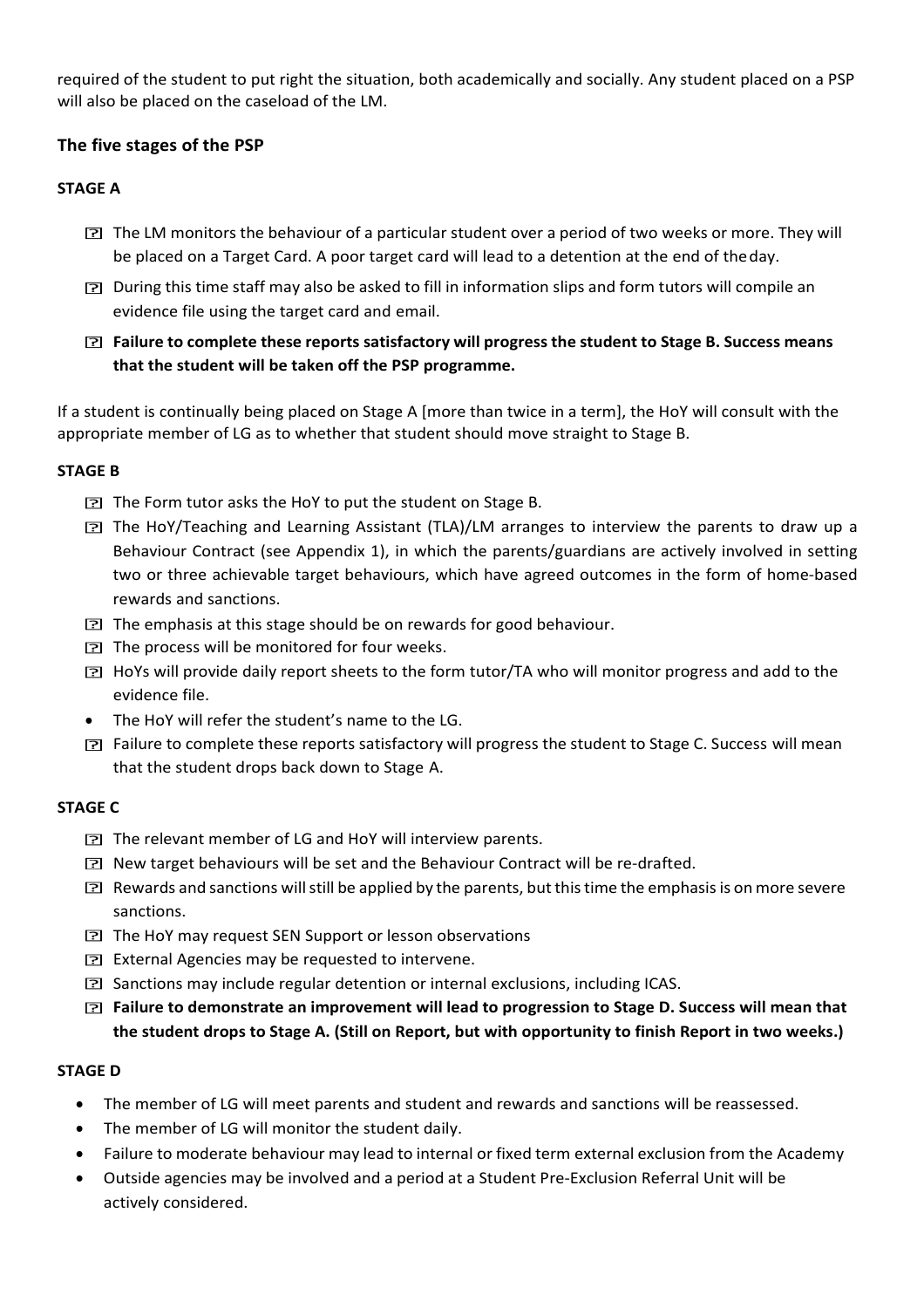• **If there is no demonstrable improvement over a four-week period, the student islikely to be progressed to Stage E. If there is improvement, the student will drop down to StageC.**

#### **STAGE E**

Permanent Exclusion from the Academy.

The use of outside agencies may include (as appropriate):

- Social Services Departments
- Child and family team
- **2 Housing department**
- Careers services
- Voluntary organisations and the Youth Service
- General Practitioner
- Education Psychologist
- Bereavement / alcohol / drugs dependency specialists
- **2 Academy Counsellor**
- **2** Academy nurse

#### **The weeks referred to at each level provide guidance and are not absolutes.**

When looking at setting up PSPs we may want to consider:

- Literacy/numeracy skills set up a remedial programme
- Changing the child's teaching set or class
- Jointly registering the student at the school and a Pupil Referral Unit
- Managed move to another school/possible trial at another school
- Learning Support Unit

Glossary:

| LG         | Leadership Group                 |
|------------|----------------------------------|
| HoY        | <b>Head of Year</b>              |
| TA         | <b>Teaching Assistant</b>        |
| <b>SEN</b> | <b>Special Educational Needs</b> |
| IFP        | <b>Individual Education</b>      |
|            | Programme                        |
| i M        | <b>Learning Mentor</b>           |
|            |                                  |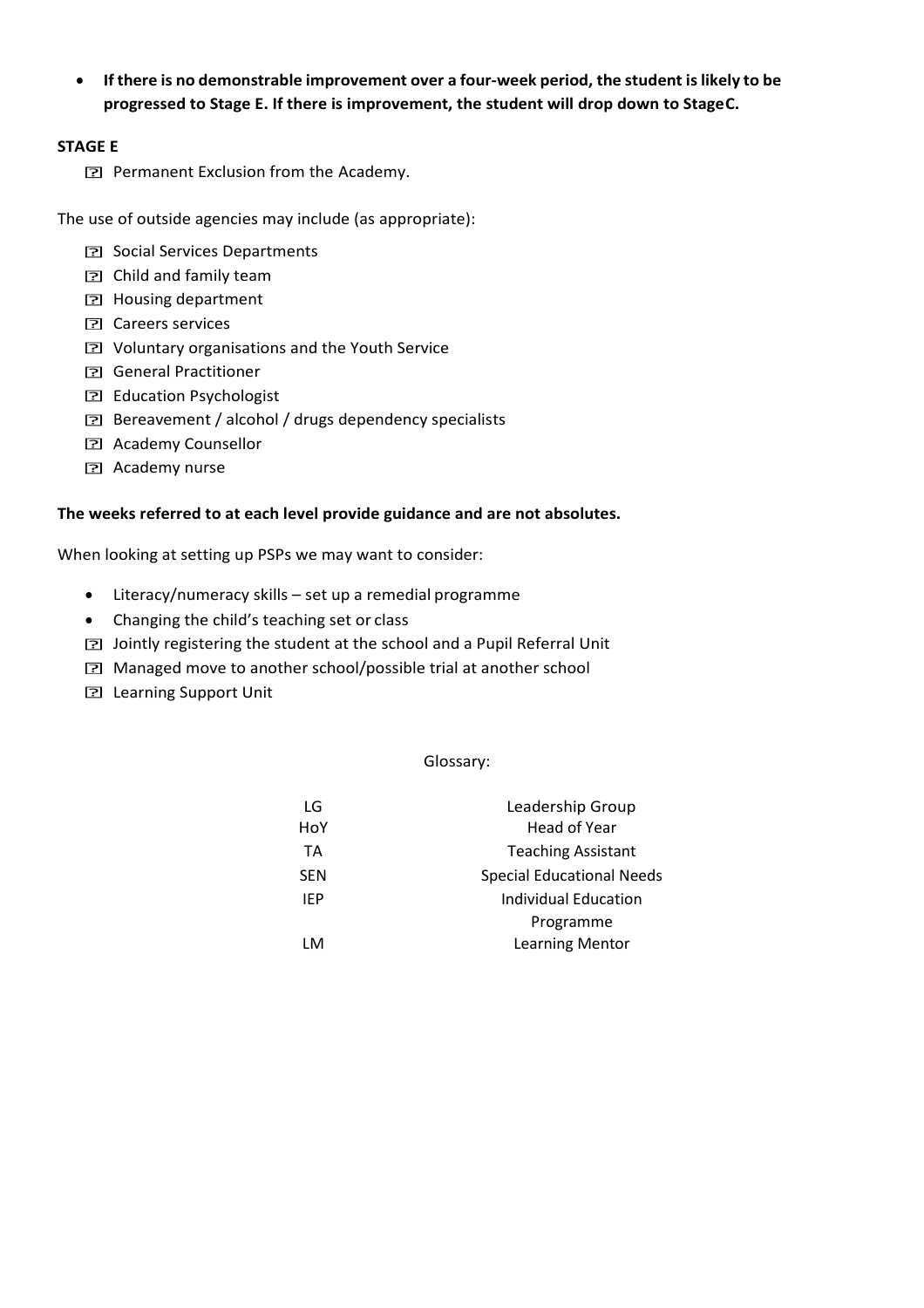## **Appendix 1 - Attendance**

#### **Aims:**

- to share the responsibility for promoting Academy attendance amongst everyone in the Academy and the broader community;
- to encourage some students to attend Academy more regularly by the implementation of specific measures, e.g. contacting parents the same day when reasons for absence are unknown or unauthorised.
- to reinforce good attendance and to encourage improved attendance by using such measures as formal rewards

#### **Roles and responsibilities:**

#### **Parents:**

Parents have the primary statutory responsibility for ensuring that their child attends regularly. In addition to statutory obligations parents have all signed the Home-Academy agreement.

#### **The parents' responsibilities:**

- In to ensure their child attends Academy regularly and punctually;
- to notify the academy if their child cannot attend for any reason this is for the child's security as well as administrative reasons;
- to work with the Academy and other agencies where appropriate toresolve/alleviate any attendance problems or protracted absence;
- to ensure they obtain 'leave of absence' for their child if required during term time*.*

#### **Students:**

- Students are actively encouraged to attend Academy regularly and to arrive punctually atthe start of day and of lessons.
- **EXEDUARE:** Students should inform staff if there is a problem that may lead to their absence, e.g. bullying, racism, etc.
- □ Students should use their best endeavours to pass on absence notes from parents to their tutor and to pass Academy correspondence to their parents.

#### **The Trustees and Executive Board:**

The Trustees through the Executive Board are legally responsible for the attendance register. The Principal manages the day-to- day running of the Academy and in so doing takes responsibility for the day-to-day implementation of this policy.

#### **The Principal:**

The Principal, through the EWO, will inform the Local Authority if a student fails to attend regularly. The Academy itself will have made and recorded efforts to address the non-attendance through:

- action by the EWO, as part of their day-to-day duties;
- involvement of others within the Academy, e.g. HOY, LM, LG or Principal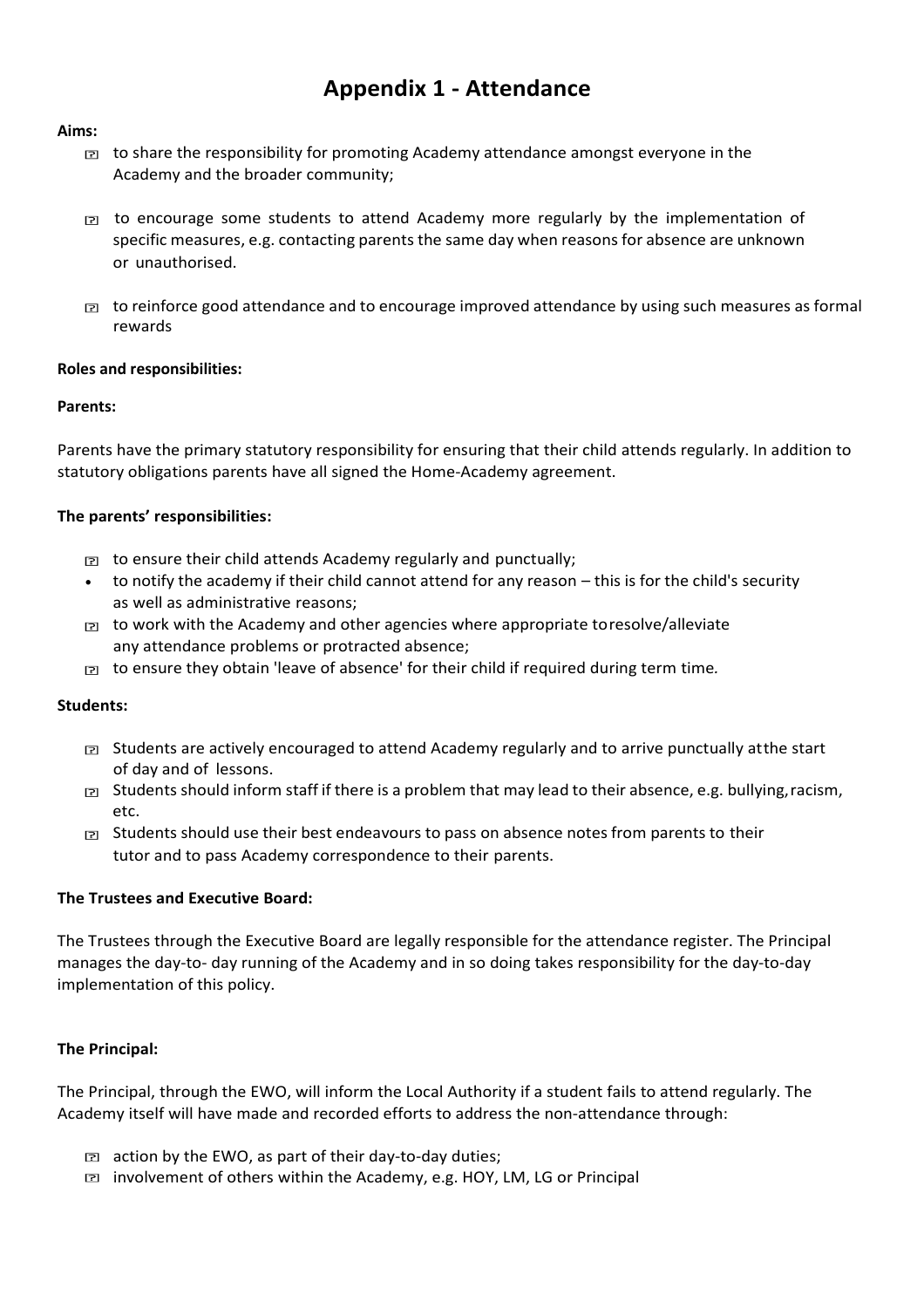contact with parents.

EWO intervention will normally take place if:

- $\Box$  a pattern of irregular attendance or lateness is either continuing or worsening;
- a student's attendance rate falls below 97%.

The Principal will also maintain two registers:

 $\Box$  an admission register (known as the school roll) and an attendance register. This will be taken at the start of the morning and every period thereafter.

#### **Education Welfare and Attendance Officer:**

• If a student is absent without explanation when the register is called, the EWO will contact the parents the same day wherever possible, usually using 'Truancy Call'.

#### **Subject Teachers:**

 $\Box$  When a student is missing from their lesson for no apparent reason subject teachers should email the staff within the Academy (including the EWO) so that the student's absence can be further investigated.

#### **Rewards for excellent attendance and punctuality:**

• There is a system of rewarding a high rate of attendance through a random draw where students who have achieved a high rate of attendance over a specific period (both the rate and the periods vary according to decisions by members of LG) are entered into a lottery for a number of voucher (and other) prizes. A student who has their name drawn must be present on the day of the draw to qualify for the voucher; if they are not present another name is drawn.

#### **The register**

Registers should be treated as legal documents – indeed they may be used as evidence in court cases. For this reason, they should be retained for a minimum of three years. For each student, the register must be marked either as present or absent. If the student is absent, the register **must** clearly differentiate between whether the absence is authorised or unauthorised by the Academy.

#### **Authorised Absence:**

Authorised absence is absence with permission from the Principal or other authorised representative of the Academy.

#### **Unauthorised Absence:**

Unauthorised absence is absence without permission from the Principal or other authorised representative of the Academy.

Where a student is absent from Academy for 20 days and marked as un-authorised, if the Academy has tried to pursue the reasons and has not succeeded in getting the student back to school, his or her name will be removed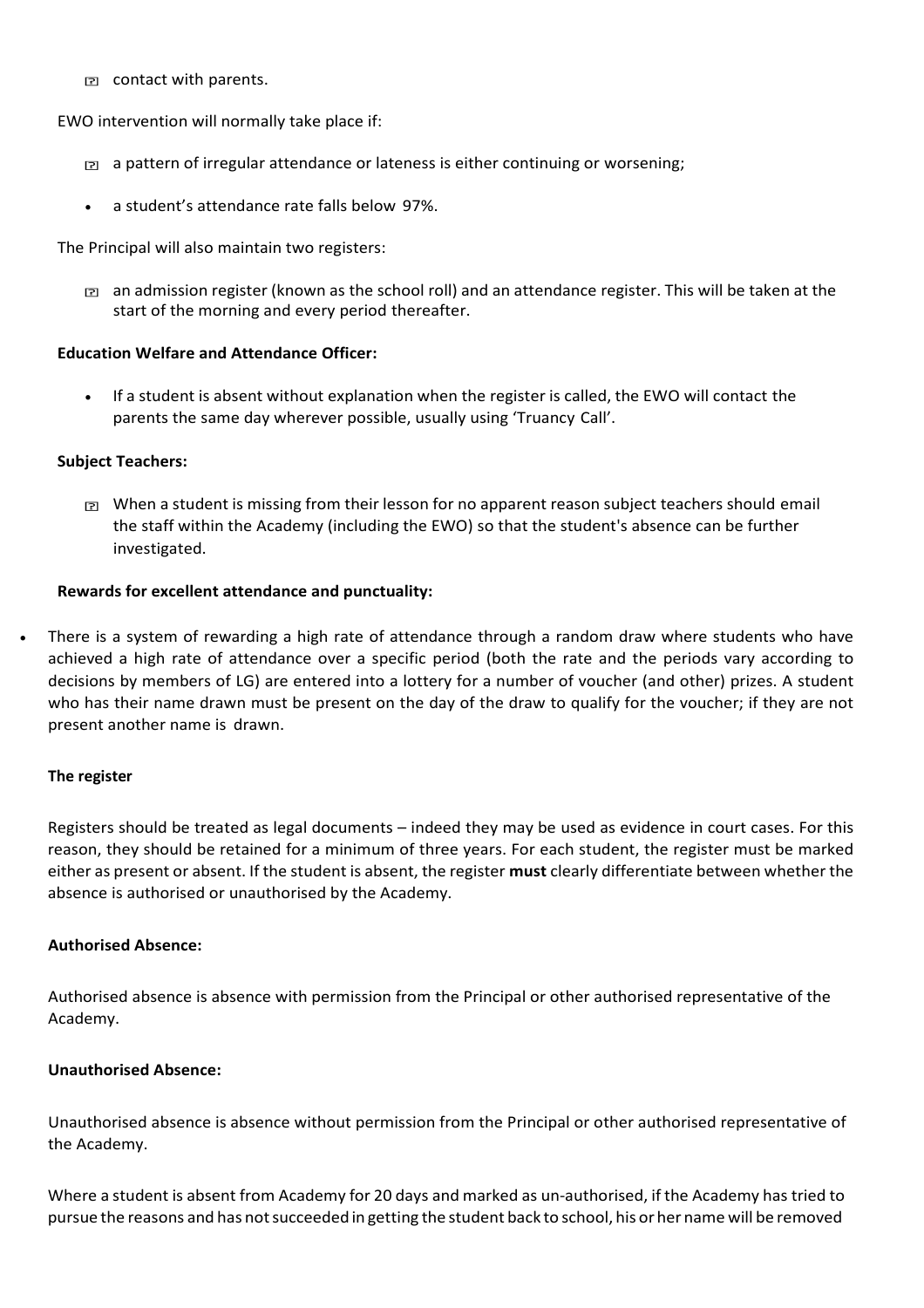from the roll and the 'home' LA will be notified.

#### **Categories of authorised absence**

For all serious absences known in advance students should be encouraged to give advance notice and to supply written evidence.

#### **Illness, medical and dental appointments:**

Students should make appointments outside of Academy hours

#### **Special situations and occasions:**

Situations such as family bereavement should clearly be recorded as authorised absence – 'C'.

#### **Student performances:**

The Local Authority must license a student aged 5 – 16 to take part in a public performance. It is for the Principal to decide whether to allow the student, once he orshe has applied for a license, to take time out of the Academy day. If such authorisation is given, then the absence should be marked with a 'V'.

#### **Approved educational activities off-site:**

- $\Box$  field trips and educational visits, in this country and overseas;
- participation in or attendance at approved sportingactivities;
- $\Box$  interviews with prospective employers or for a place at a further or highereducation establishment (Year 11 only);

#### **Family Holidays:**

Family holidays should not be organised to take place during Academy time.

#### **Study/Exam Leave:**

No study leave will be granted to student preparing for GCSE or A-Level.

#### **Punctuality:**

Students are expected to be on time to Academy each day. Detailed procedures are contained elsewhere in this Policy.

#### **'Parenting Contracts' and 'Formal Fines':**

Both 'Parenting Contracts' and 'Formal Fines' will be used where appropriate in order to secure good attendance from students.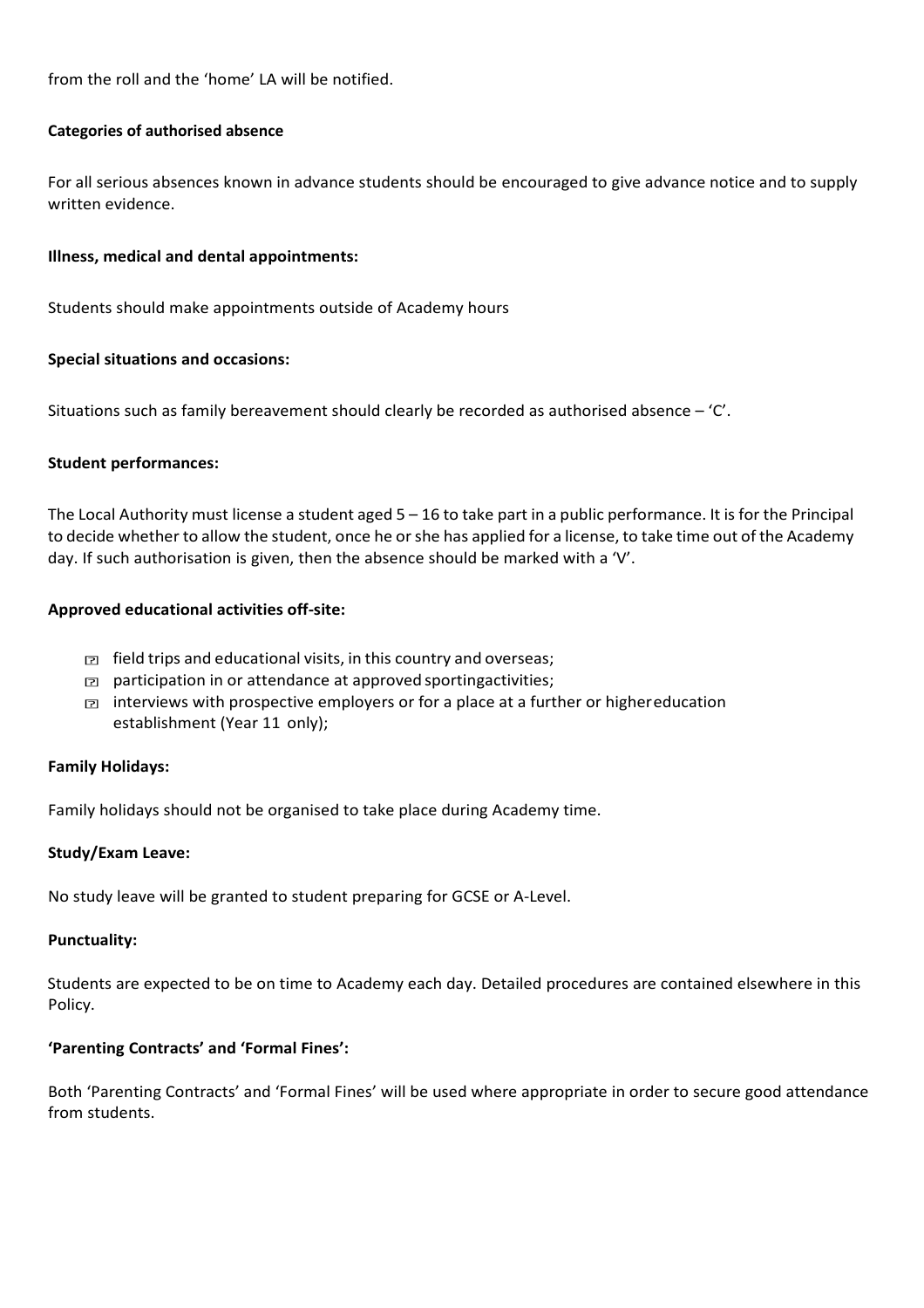## **Appendix 2 – Uniform, appearance and preparation for the Academy day**

All students are expected to wear Academy uniform in Years 7 to 11, which gives them a recognisable identity as students of Ashcroft Technology Academy and masks any inequality in the home circumstances.

Uniform, which should be kept clean and smart, adds to students' self-respect and self-esteem as members of a community in which they take pride. Students should travel to and from Academy in full and correct smartly worn uniform.

Blazers must be worn between lessons but can be removed in lessons after requesting permission. Correct uniform, correct equipment and the lack of prohibited items are seen as basic requirements for the Academy day.

Where deemed necessary, the Academy will send students home in order to return correctly prepared and attired for the Academy day. The time it takes them to do this will be made up in detentions after Academy hours.

Blazers, ties and P.E. kit are available from the Academy uniform shop. All other items may be purchased from any clothing supplier.

| <b>Blazer</b>      | blue with Academy crest                                            |
|--------------------|--------------------------------------------------------------------|
| <b>Pullover</b>    | grey V-necked (Optional)<br>Tie                                    |
| <b>Academy tie</b> |                                                                    |
| Trousers / skirt   | mid-grey (no jeans, black<br>trousers or denims<br>permitted)      |
| <b>Shirt</b>       | white - buttoned to the<br>top, long or short sleeve               |
| <b>Shoes</b>       | black lace up or slip on<br>shoes (no training shoes<br>permitted) |
| Coat/anorak        | any sensible plain colour<br>(with no significant logos)           |

Jeans and denims are not permitted at Academy or whilst travelling to and from Academy.

Outdoor coats are not to be worn in the Academy building.

Caps are not permitted (even as part of mufti), although hats, which cover the ears, are permitted in cold weather and sun hats are permitted to provide protection for students from the sun.

Hooded tops and sweat-tops are not permitted. Where students wear items that are not permitted, they will be confiscated.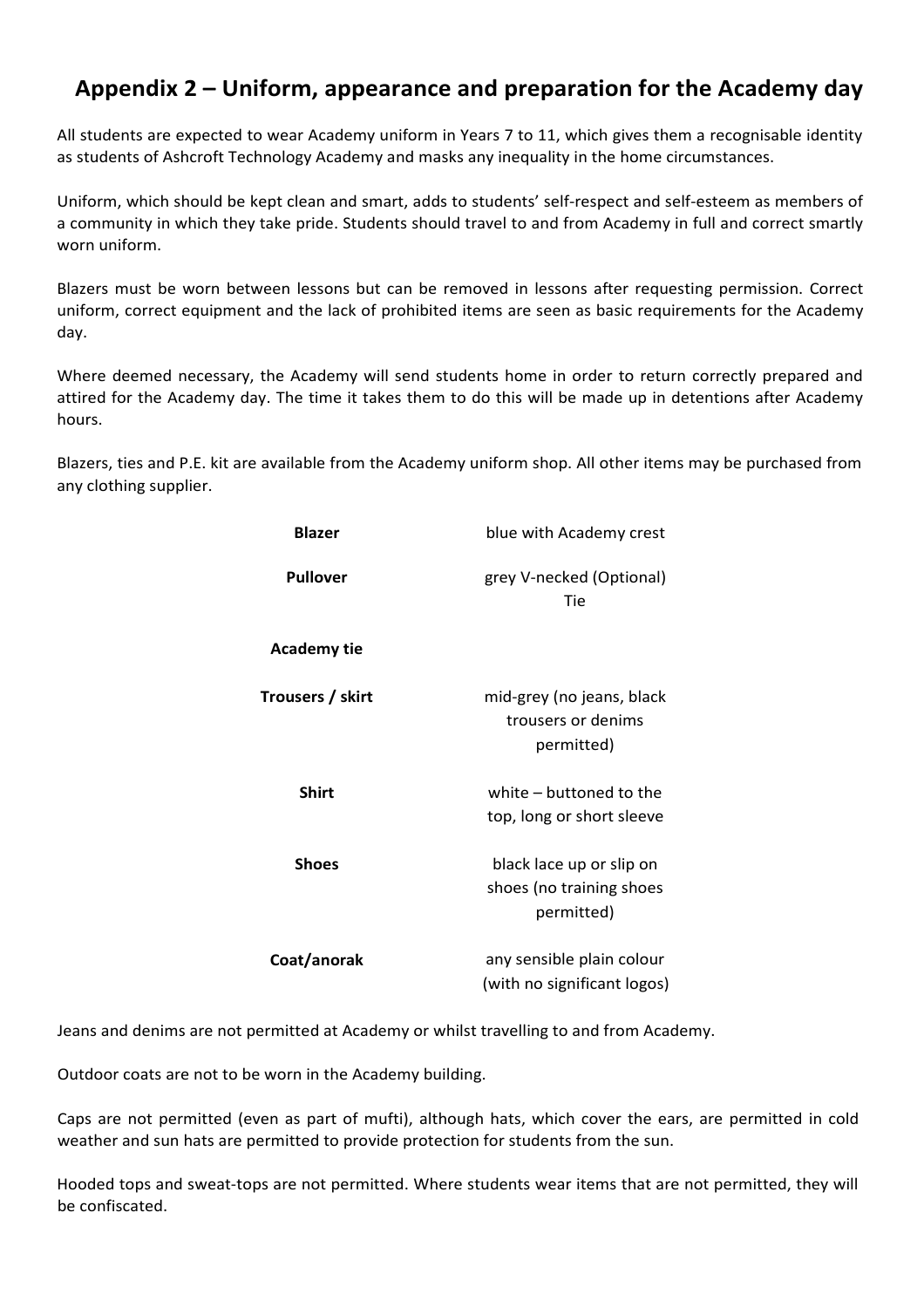Hairshould be of natural colour and should be of a moderate length and style. Jewellery (in particular, any form of piercing), with the exception of a wristwatch, should not be worn for Academy. Make-up is not permitted.

Students not entirely conforming to our uniform standard will, in the first instance, serve detentions until they amend their style.

#### **All uniform should have the owner's name on it**

Basic Equipment which must be brought to Academy each day is part of our uniform requirements:

- School bag containing: diary, exercise books for the day, textbooks, P.E. kit (as required carried in separate bag), lunch, a reading book and pencil case.
- Pencil case containing: blue/black pens, pencils, ruler, eraser, protractor, coloured crayons and scientific calculator
- Carrying prohibited equipment is considered being incorrectly prepared for the Academy day and the Academy will send students home to return correctly equipped where necessary.

#### **Physical Education kit**

- Pair of trainers **and** Pair of football boots
- Pair of football socks royal blue
- Pair of football shorts royal blue
- Indoor 'Ashcroft' T-shirt
- Plain navy track bottoms
- Ashcroft sweatshirt
- Deodorant sticks or roll-on deodorant is appropriate to use. Aerosols should not be brought toschool.
- Please ensure that it is clearly marked with your son/daughter's name.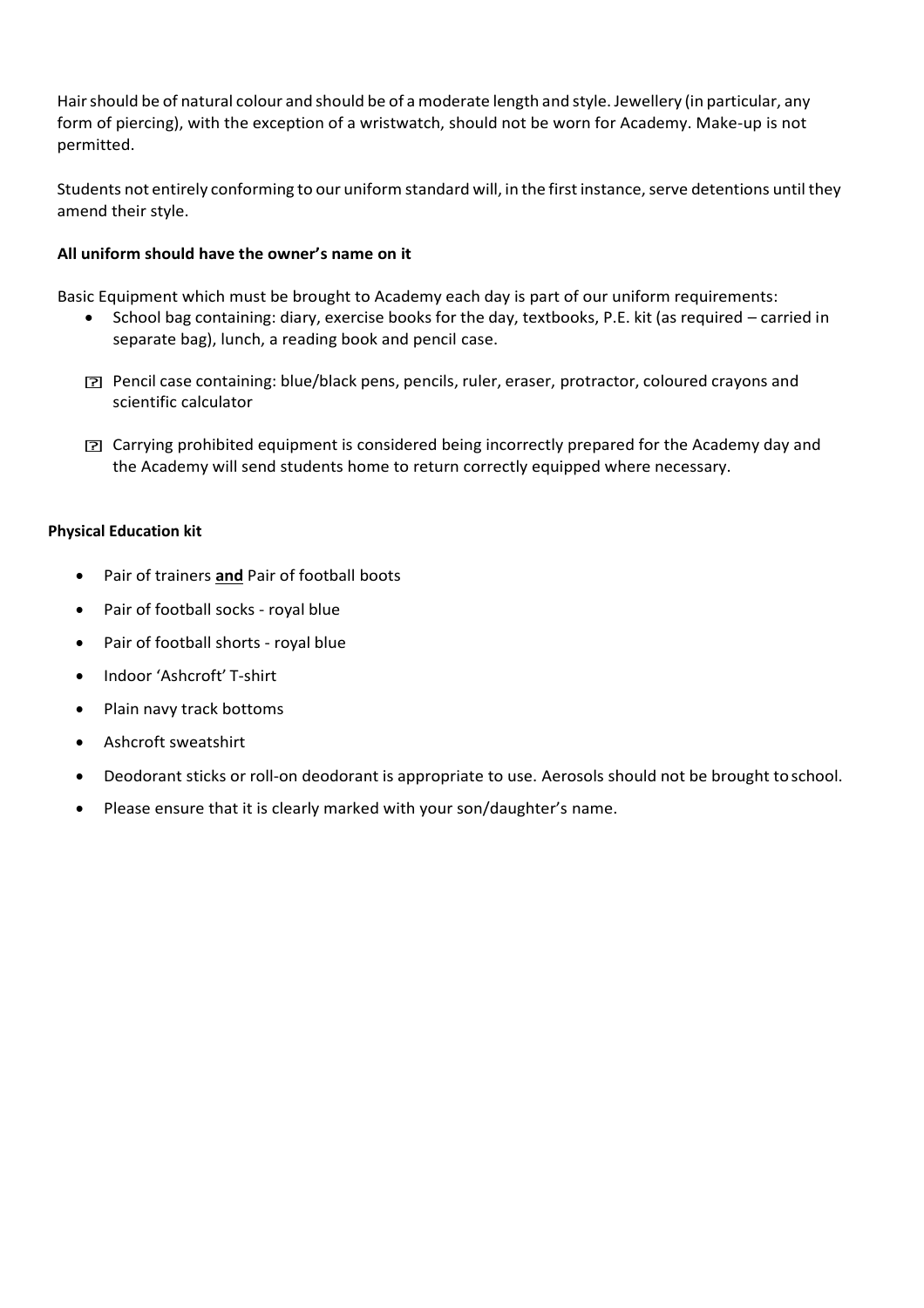## **Appendix 3 - Home-Academy Agreement (General)**

This document demonstrates the various responsibilities that all three parties – parents, students and school have in education. The greater the commitment from each party, the greater the chance of ultimate success for the child.

#### **The Parent**

I will:

- ensure that my child attends regularly, punctually, correctly dressed and equipped for work;
- ensure that my child takes an active part in all subjects offered by the Academy in Years 7 to 11;
- ensure that my child attends catch up activities, if s/he misses time at school;
- inform the Academy of any problems that may affect his or her work or behaviour;
- give the Academy my support in its endeavours to offer guidance on good manners and acceptable behaviour;
- support the Academy in its imposition of legitimate sanctions. These could be routine detentions, referrals to ICAS or exclusion;
- support the Academy in its identification of any barriers to learning students may experience and the pastoral support it offers in ARC, SEN, ICAS and study hall;
- offer help and support to my child and the Academy in all matters related to homework;
- attend relevant parent information evenings and discussions about my child's progress;
- respond to any concerns the Academy may have about my child.

#### **The Student**

I will:

- follow the Academy's rules and its code of conduct;
- do my best at all times in every subject, in every lesson and with homework;
- be punctual, properly dressed and equipped for Academy;
- attend and be prepared to complete meaningful work, if referred to catch up or study hall;
- show respect for adults, other students and the environment;
- complete sanctions imposed by the Academy with good grace and with a view to avoiding any repetition of the behaviour that led to a detention or referral to ICAS;
- will take part in extra-curricular activities and House competitions;
- use the Academy's ICT equipment and the internet by following the rules given to me.

#### **The Academy**

We will:

- keep your child safe and secure in the Academy;
- make sure that your child can access and take an active part in an ambitious curriculum that will enable them to be successful in adult life;
- seek to achieve high standards of behaviour and encourage your child to achieve the maximum of which s/he is capable;
- impose legitimate sanctions in response to poor behaviour and mentor students in ICAS to avoid a repeat;
- send home regular reports with your child's progress and inform you of any concerns we may have over his or her work or behaviour;
- set, assess and monitor homework;
- write to you regularly to keep you informed of the wide variety of activities taking place and of our current concerns;
- ensure policy documents are up to date and available online;
- respond promptly and effectively to any concerns you may have.
- ensure policy documents are up to date and available online.

Student: Form: Signed Student Student Student Student Student Student Student Student Student Student Student Student Student

Counter-signed Parent